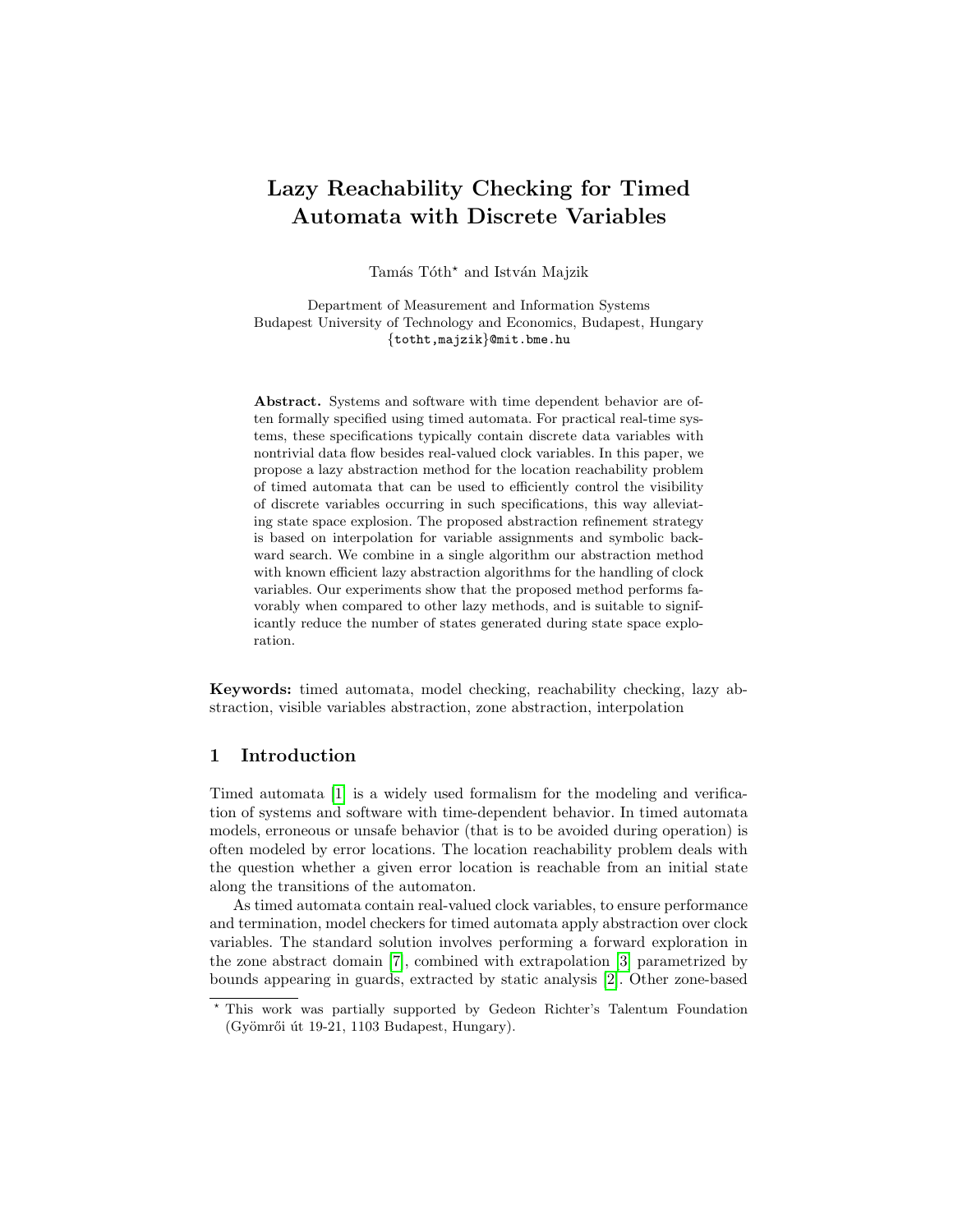methods propagate bounds lazily for all transitions [\[10\]](#page-16-2) or along an infeasible path [\[9\]](#page-16-3), and perform efficient inclusion checking with respect to a non-convex abstraction induced by the bounds [\[11\]](#page-16-4). Alternatively, some methods perform lazy abstraction directly over the zone abstract domain [\[17,](#page-16-5) [18\]](#page-16-6). However, in the context of timed automata, methods rarely address the problem of abstraction for discrete data variables that often appear in specifications for practical real-time systems, or do so by applying a fully SMT based approach, relying on the efficiency of underlying decision procedures for the abstraction of both continuous and discrete variables.

In our work, we address the location reachability problem of timed automata with discrete variables by proposing an abstraction method that can be used to lazily control the visibility of discrete variables occurring in such specifications. If the abstraction is too coarse to disable an infeasible transition, then we propagate the pre-image of the transition backward using weakest precondition computation, and use interpolation (defined for variable assignments) to extract a set of variables that are sufficient to block the transition from the abstract state. We use interpolation in a similar fashion to attempt to enforce coverage of a newly discovered state with an already visited state when possible, this way effectively pruning the search space. Our method does not rely on an interpolating SMT solver, and can be freely combined with zone-based forward search (eager or lazy) methods for efficient handling of clock variables.

We evaluated the proposed abstraction method by combining it with lazy refinement techniques for continuous variables. Results show that in terms of execution time our method performs similarly to lazy methods without abstraction of discrete variables, but generates a smaller (in cases significantly smaller) state space.

Comparison to related work. Lazy abstraction [\[8\]](#page-16-7), a form of counterexampleguided abstraction refinement [\[6\]](#page-16-8), is an approach widely used for reachability checking, and in particular for model checking software. It consists of building an abstract reachability graph on-the fly, representing an abstraction of the system, and refining a part of the tree in case a spurious counterexample is found. For timed automata, a lazy abstraction approach based on non-convex LU-abstraction and on-the-fly propagation of bounds has been proposed [\[9\]](#page-16-3). A significant difference of this algorithm compared to usual lazy abstraction algorithms is that it builds an abstract reachability graph that preserves exact reachability information (a so-called adaptive simulation graph or ASG). As a consequence it is able to apply refinement as soon as the abstraction admits a transition disabled in the concrete system. Similar abstraction techniques based on building an ASG include difference bound constraint abstraction [\[18\]](#page-16-6) and the zone interpolation-based technique of [\[17\]](#page-16-5). In our work, we follow the same approach, but for discrete variables instead of clock variables. The proposed abstraction method is orthogonal to the aforementioned techniques and can be freely combined with any of them.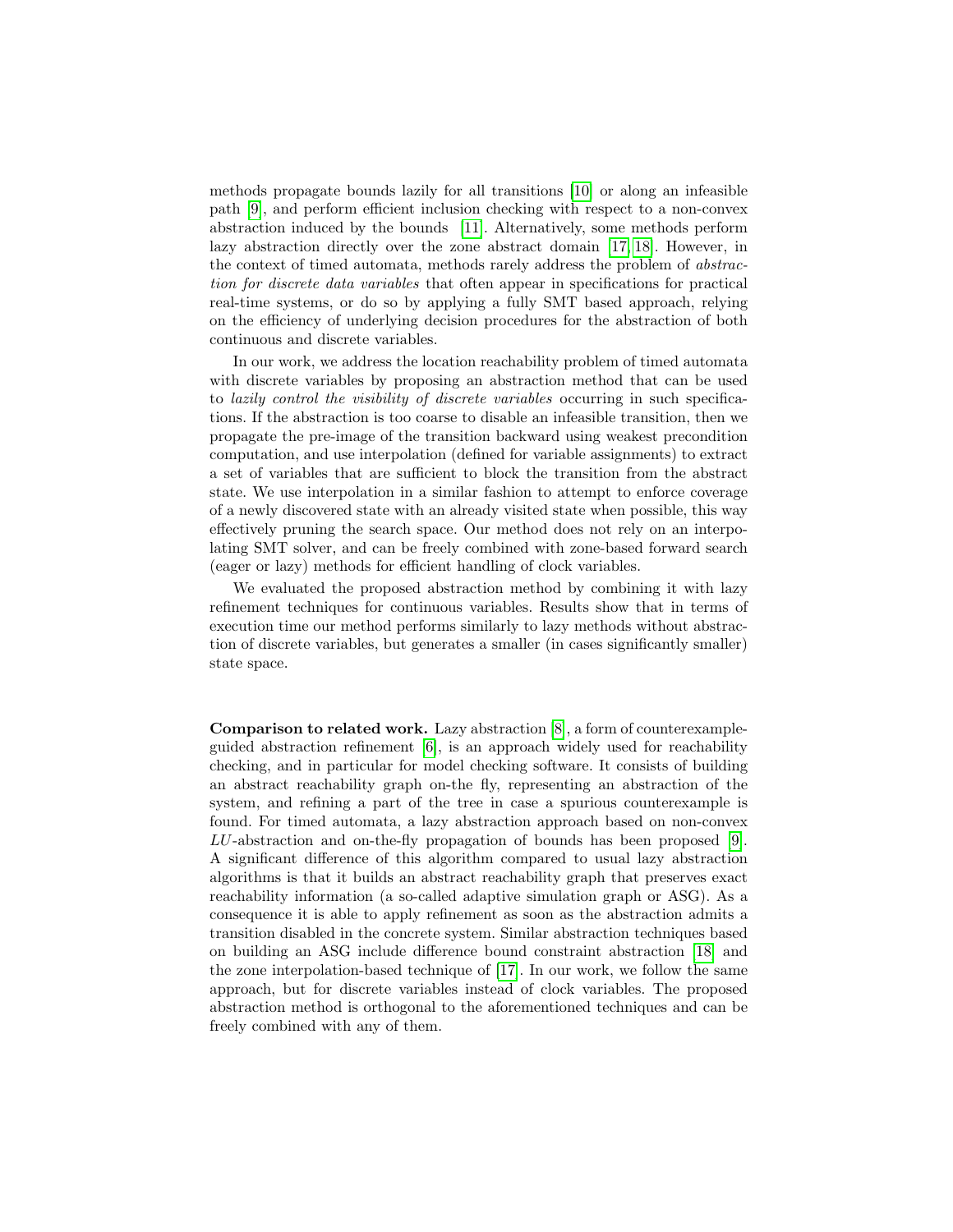Symbolic handling of integer variables for timed automata is often supported by unbounded fully symbolic SMT-based approaches. Symbolic backward search techniques like [\[5\]](#page-16-9) and [\[15\]](#page-16-10) are based on the computation and satisfiability checking of pre-images. In [\[12\]](#page-16-11), reachability checking for timed automata is addressed by solving Horn clauses. In the IC3-based technique of [\[14\]](#page-16-12), the problem of discrete variables is not addressed directly, but the possibility of generalization over discrete variables is (to some extent) inherent to the technique. In [\[13\]](#page-16-13), also based on IC3, generalization of counterexamples to induction is addressed for both discrete and clock variables by zone-based pre-image computation. In our work, we propose an abstraction method over discrete variables that is completely theory agnostic, and does not rely on an SMT-solver.

Interpolation for variable assignments was first described in [\[4\]](#page-16-14). There, the interpolant is computed for a prefix and a suffix of a constraint sequence, and an inductive sequence of interpolants is computed by propagating interpolants forward using the abstract post-image operator. In our work, we define interpolation for a variable assignment and a formula, and compute inductive sequences of interpolants by propagating interpolants backward using weakest precondition computation. In our context, this enables us to consider a suffix of an infeasible path, instead of the whole path, for computing inductive sequences of interpolants.

Organization of the paper. The rest of the paper is organized as follows. In Section [2,](#page-2-0) we define the notations used throughout the paper, and present the theoretical background of our work. In Section [3](#page-5-0) we propose a lazy reachability checking algorithm based on the visibility of discrete variables for timed automata. Section [4](#page-11-0) describes experiments performed on the proposed algorithm. Finally, conclusions are given in Section [5.](#page-15-2)

### <span id="page-2-0"></span>2 Background and Notations

Let V be a set of data variables over  $\mathbb{Z}$ , and X a set of clock variables over  $\mathbb{R}_{>0}$ . data constraint over V is a well-formed formula  $\varphi \in DC(V)$  built from variables in  $V$  and arbitrary function and predicate symbols interpreted over  $\mathbb{Z}$ . A clock constraint over X is a formula  $\varphi \in CC(X)$  that is a conjunction of atoms of the form  $x \prec c$  and  $x_i - x_j \prec c$  where  $x, x_i, x_j \in X$ ,  $c \in \mathbb{Z}$  and  $\prec \in \{\leq, \leq\}$ . A data update over V is an assignment  $u \in DU(V)$  of the form  $v \coloneqq t$  where  $v \in V$  and t is a term built from variables in V and function symbols interpreted over  $\mathbb{Z}$ . A clock update (clock reset) over X is an assignment  $u \in CU(X)$  of the form  $x \coloneqq n$  where  $x \in X$  and  $n \in \mathbb{Z}$ . The set of variables appearing in a formula  $\varphi$  is denoted by vars $(\varphi)$ .

A valuation over a finite set of variables is a function that maps variables to their respective domains. A data valuation is a valuation over a set of data variables V, that is, a function  $\nu: V \to \mathbb{Z}$ . Similarly, a *clock valuation* is a valuation over a set of clock variables X, that is, a function  $\eta: X \to \mathbb{R}_{\geq 0}$ . We will denote by  $Eval(Q)$  the set of valuations over a set of variables  $Q$ .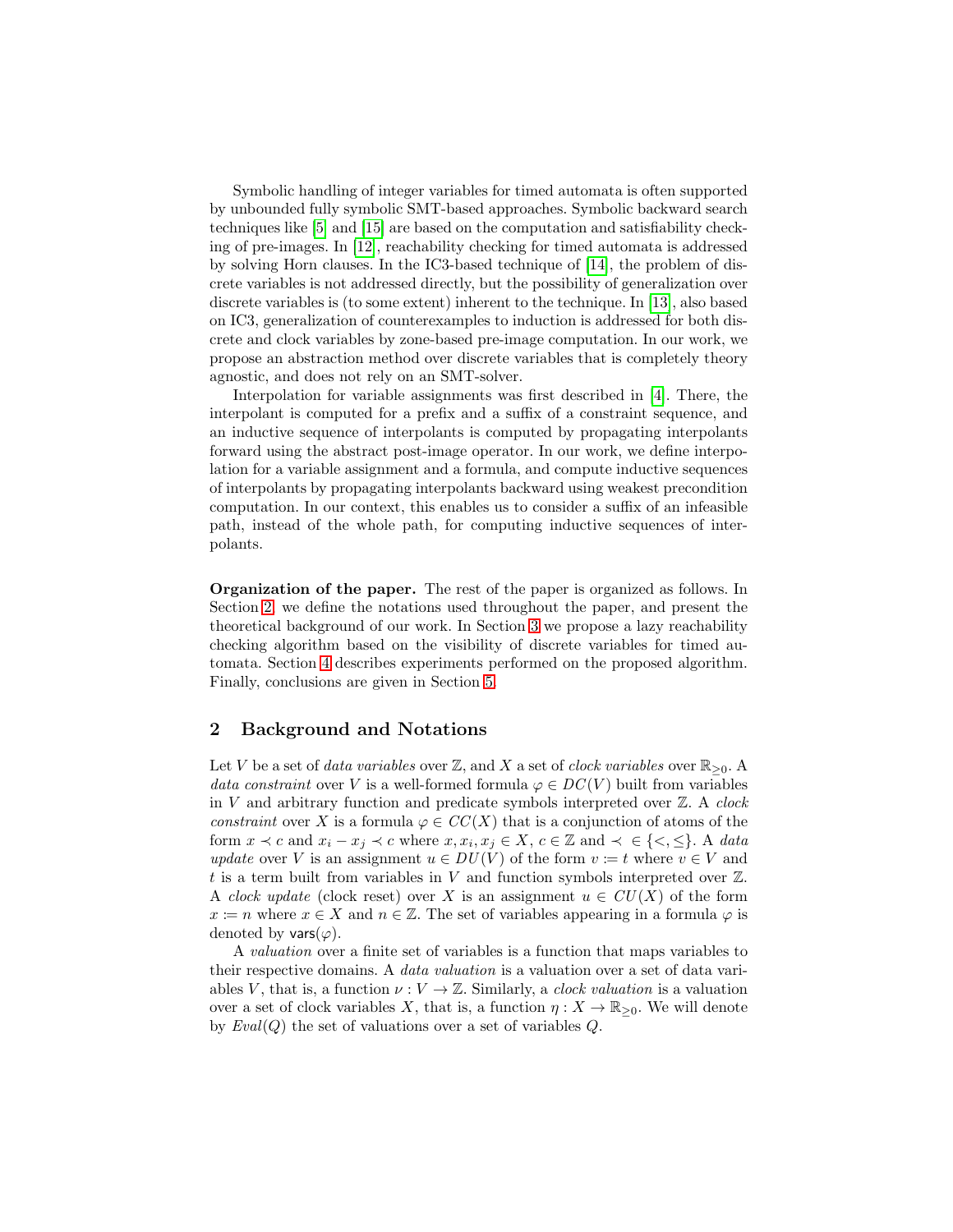Throughout the paper we will allow partial functions as valuations. We extend valuations to range over terms and formulas the usual way, with the possibility that the value of a term is undefined over a valuation. We will denote by  $\sigma \models \varphi$  iff formula  $\varphi$  is satisfied under valuation  $\sigma$ . Note that in the context of partial valuations  $\sigma \models \neg \varphi$  is a strictly stronger statement than  $\sigma \not\models \varphi$  (e.g.  ${x \leftrightarrow 1} \not\models y = 1$  but it is not the case that  ${x \leftrightarrow 1} \models y \neq 1$ .

We will denote by  $\det(\sigma)$  the domain of definition of a valuation, that is,  $\det(\sigma) = \{q \mid \sigma(q) \neq \perp\},\$ and by form $(\sigma)$  the formula characterizing the valuation, that is, form $(\sigma) = \bigwedge_{q \in \text{def}(\sigma)} q = \sigma(q)$ . We denote by  $\sigma \sqsubseteq \sigma'$  iff  $\sigma(q) = \sigma'(q)$ for all  $q \in \text{def}(\sigma')$ . Note that  $\sqsubseteq$  is a partial order, as expected. Moreover if  $\sigma \sqsubseteq \sigma'$ and  $\sigma' \models \varphi$  then  $\sigma \models \varphi$ , and  $\sigma \sqsubseteq \sigma'$  iff  $\sigma \models \mathsf{form}(\sigma')$ .

We will denote by  $\otimes$  the partial function over valuations that is defined as

$$
(\sigma \otimes \sigma')(q) = \begin{cases} \sigma(q) & \text{if } q \in \text{def}(\sigma) \\ \sigma'(q) & \text{if } q \in \text{def}(\sigma') \\ \perp & \text{otherwise} \end{cases}
$$

if  $\sigma(q) = \sigma'(q)$  for all  $q \in \text{def}(\sigma) \cap \text{def}(\sigma')$ , and is undefined otherwise.

Given a valuation  $\sigma \in \text{Eval}(Q)$  and an assignment  $q := t$ , we denote by  $\sigma\{q := t\}$  the valuation  $\sigma' \in \text{Eval}(Q \cup \{q\})$  such that  $\sigma'(q) = \sigma(t)$  and  $\sigma'(q') = \sigma(q')$ for all  $q' \neq q$ . For a sequence of updates  $\mu$  and a set of updates U we define

$$
\sigma\{\mu\}_U = \begin{cases}\n\sigma & \text{if } \mu = \epsilon \\
\sigma\{u\}\{\mu'\}_U & \text{if } \mu = u \cdot \mu' \text{ and } u \in U \\
\sigma\{\mu'\}_U & \text{if } \mu = u \cdot \mu' \text{ and } u \notin U\n\end{cases}
$$

### 2.1 Timed automata

In the area of real-time verification, timed automata [\[1\]](#page-15-0) is the most prominent formalism. To make the specification of practical systems more convenient, the traditional formalism is often extended with various syntactic and semantic constructs, in particular with the handling of discrete variables. In the following, we describe such an extension.

Definition 1 (Syntax). Syntactically, a timed automaton with discrete variables is a tuple  $\mathcal{A} = (L, V, X, T, \ell_0)$  where

- $L$  is a finite set of locations,
- $V$  is a finite set of data variables of integer type,
- $X$  is a finite set of clock variables,
- $T \subseteq L \times \mathcal{P}(C) \times U^* \times L$  is a finite set of transitions with sets C and U defined as  $C = DC(V) \cup CC(X)$  and  $U = DU(V) \cup CU(X)$ , where for a transition  $(\ell, G, \mu, \ell')$ , the set  $G \subseteq C$  is a set of guards and  $\mu \in U^*$  is a sequence of updates,
- $\ell_0 \in L$  is the initial location.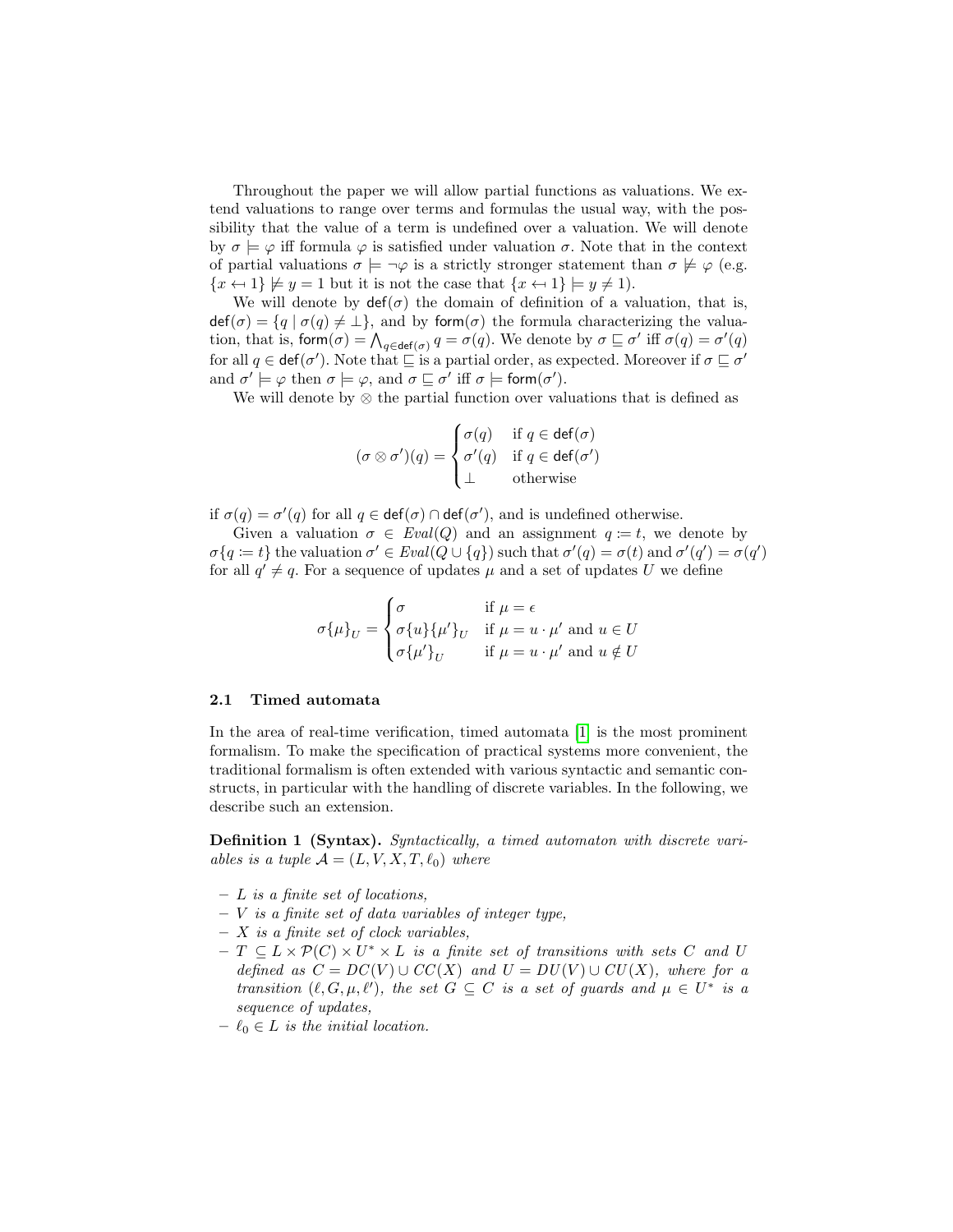Throughout the paper, we will refer to a timed automaton with discrete variables simply as a timed automaton.

A state of A is a triple  $(\ell, \nu, \eta)$  where  $\ell \in L$ ,  $\nu \in \text{Eval}(V)$  and  $\eta \in \text{Eval}(X)$ . We will denote by  $\nu_0$  the unique total function  $\nu_0 : V \to \{0\}$  and by  $\eta_0$  the unique total function  $\eta_0 : X \to \{0\}.$ 

Definition 2 (Semantics). The operational semantics of a timed automaton is given by a labeled transition system with initial state  $(\ell_0, \nu_0, \eta_0)$  and two kinds of transitions:

- $-$  Delay:  $(\ell, \nu, \eta) \stackrel{\delta}{\rightarrow} (\ell, \nu, \eta')$  for some real number  $\delta \geq 0$  where  $\eta' = \eta + \delta$  with  $(\eta + \delta)(x) = \eta(x) + \delta$  for all  $x \in X$ ;
- $-$  Action:  $(ℓ, ν, η)$   $\stackrel{t}{\rightarrow}$   $(ℓ', ν', η')$  for some transition  $t = (ℓ, G, μ, ℓ')$  where we have  $\nu' = \text{dpost}_t(\nu)$  and  $\eta' = \text{cpost}_t(\eta)$  with partial functions

$$
\text{dpost}_{t}(\nu) = \begin{cases} \bot & \text{if } \nu \models \neg g \text{ for some } g \in G \cap DC(V) \\ \nu \{\mu\}_{DU(V)} & \text{otherwise} \end{cases}
$$

$$
\text{cpost}_{t}(\eta) = \begin{cases} \bot & \text{if } \eta \models \neg g \text{ for some } g \in G \cap CC(X) \\ \eta \{\mu\}_{CU(X)} & \text{otherwise} \end{cases}
$$

Here,  $\text{dpost}_t(\nu)$  denotes the strongest (discrete) postcondition of  $\nu$  with respect to transition t. Note that for any  $t \in T$ , function  $\text{dpost}_t$  is monotonic with respect to  $\sqsubseteq$ , as expected. Moreover, we define the weakest (discrete) precondition  $wp_t(\varphi)$  as the formula such that  $\nu \models wp_t(\varphi)$  iff  $\text{dpost}_t(\nu) \models \varphi$  for all  $\nu$  and  $\varphi$ , with respect to t.

A run of a timed automaton is a sequence of states from the initial state along the transition relation

$$
(\ell_0,\nu_0,\eta_0)\xrightarrow{\alpha_1}(\ell_1,\nu_1,\eta_1)\xrightarrow{\alpha_2}\dots\xrightarrow{\alpha_n}(\ell_n,\nu_n,\eta_n)
$$

where  $\alpha_i \in T \cup \mathbb{R}_{\geq 0}$  for all  $0 \leq i \leq n$ . A location  $\ell \in L$  is reachable iff there exists a run such that  $\ell_n = \ell$ .

### 2.2 Symbolic semantics

As the concrete semantics of a timed automaton is infinite due to real valued clock variables, model checkers are often based on a symbolic semantics defined in terms of zones. A zone is the solution set of a clock constraint  $\varphi \in CC(X)$ . For sets of clock valuations Z and Z', we will denote by  $Z \subseteq Z'$  iff  $Z \subseteq Z'$ . Moreover, if Z is a zone and  $t \in T$ , then

$$
- \perp = \emptyset,
$$
  
\n
$$
- Z_0 = \{ \eta \mid \eta = \eta_0 + \delta \text{ for some } \delta \ge 0 \} \text{ and}
$$
  
\n
$$
- z \text{post}_t(Z) = \left\{ \eta' \mid (\cdot, \cdot, \eta) \stackrel{t}{\to} s \stackrel{\delta}{\to} (\cdot, \cdot, \eta') \text{ for some } \eta \in Z \text{ and } \delta \ge 0 \right\}
$$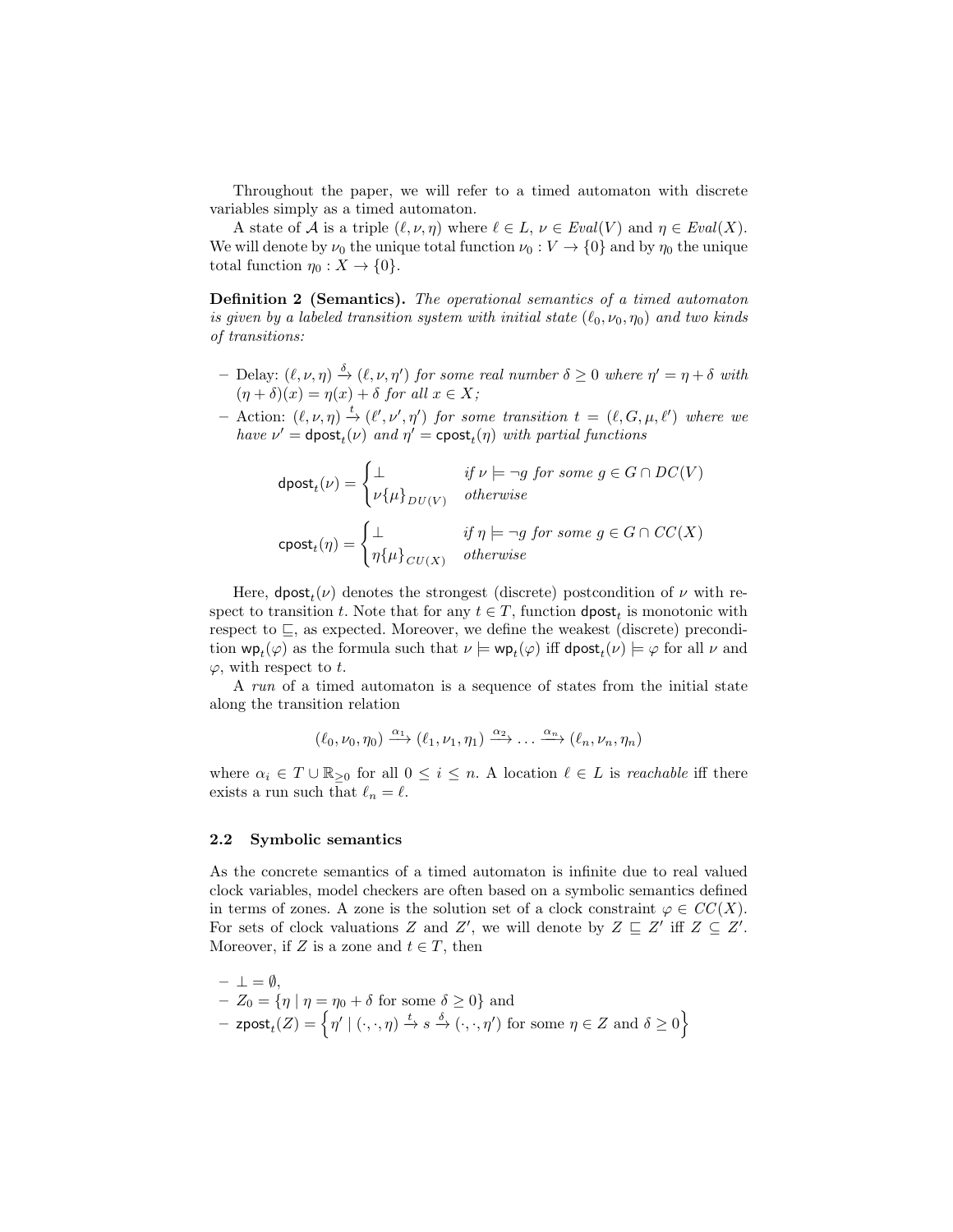are also zones. Here,  $\mathsf{zpost}_t(Z)$  represents the strongest postcondition of Z with respect to a transition  $t$  of a timed automaton. As defined above, function **zpost**<sub>t</sub> is monotonic with respect to  $\subseteq$  for any  $t \in T$ .

Definition 3 (Symbolic semantics). The symbolic semantics of a timed automaton is given by a labeled transition system with states of the form  $(\ell, \nu, Z)$ , with initial state  $(\ell_0, \nu_0, Z_0)$ , and for  $t = (\ell, \cdot, \cdot, \ell')$  with transitions of the form  $(\ell, \nu, Z) \stackrel{t}{\Rightarrow} (\ell', \mathsf{dpost}_t(\nu), \mathsf{zpost}_t(Z)).$ 

We will say that a transition t is enabled from a symbolic state  $(\ell, \nu, Z)$ iff  $(\ell, \nu, Z) \stackrel{t}{\Rightarrow} (\ell', \nu', Z')$  for some  $\ell', \nu'$  and  $Z' \neq \bot$ , otherwise it is disabled. Note that a transition  $t = (\ell, \cdot, \cdot, \cdot)$  is disabled from a symbolic state  $(\ell, \nu, Z)$  iff dpost $_t(\nu) = \bot$  or zpost $_t(Z) = \bot$ .

Definition 4 (Symbolic run). A symbolic run of a timed automaton is a sequence  $(\ell_0, \nu_0, Z_0) \stackrel{t_1}{\Rightarrow} (\ell_1, \nu_1, Z_1) \stackrel{t_2}{\Rightarrow} \dots \stackrel{t_n}{\Rightarrow} (\ell_n, \nu_n, Z_n)$  where  $Z_n \neq \bot$ .

**Proposition 1.** For a timed automaton, a location  $\ell \in L$  is reachable iff there exists a symbolic run with  $\ell_n = \ell$ .

## <span id="page-5-0"></span>3 Algorithm for Lazy Reachability Checking

In this section, we present our algorithm for lazy reachability checking of timed automata with discrete variables. During the description, we will focus on the handling of discrete variables, but formulate the algorithm so that it is straightforward to combine the method with a corresponding (eager or lazy) method for the handling of clock variables.

### 3.1 Adaptive simulation graph

The central structure of the algorithm is an abstract simulation graph. The presented formulation is a generalization of the definition presented in [\[17\]](#page-16-5) for the handling of discrete variables and the possibility of using various methods for the handling of clock variables.

**Definition 5 (Unwinding).** An unwinding of a timed automaton  $(L, V, X, T, l_0)$ is a tuple  $U = (N, E, n_0, M_n, M_e, \triangleright)$  where

- $(N, E)$  is a directed tree rooted at node  $n_0 \in N$ ,
- $M_n : N \to L$  is the node labeling,
- $M_e : E \to T$  is the edge labeling and
- $\triangleright \subseteq N \times N$  is the (functional) covering relation.

For an unwinding we require that the following properties hold:

$$
-M_n(n_0)=\ell_0,
$$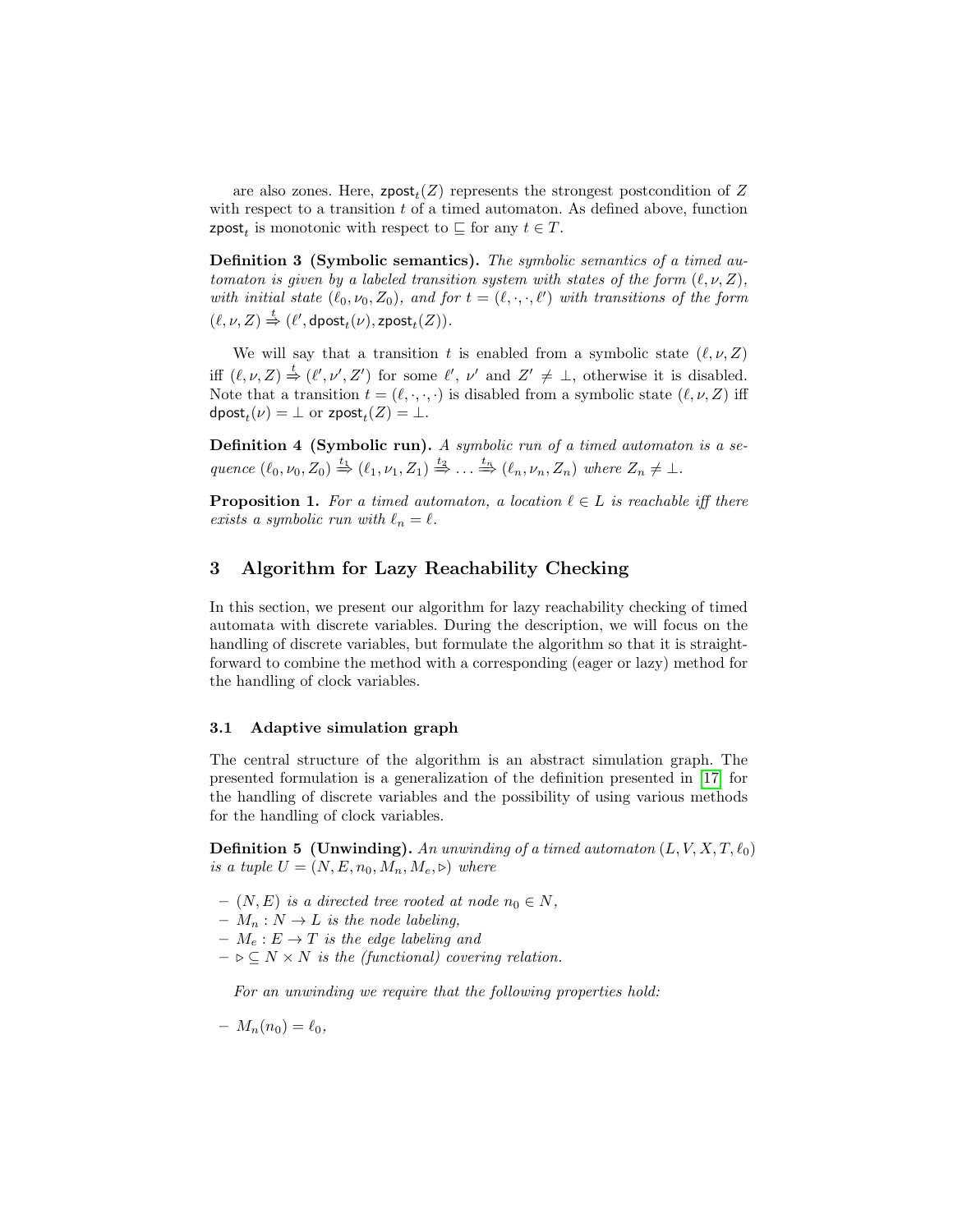- $-$  for each edge  $(n, n') \in E$  the transition  $M_e(n, n') = (\ell, \cdot, \cdot, \ell')$  is such that  $M_n(n) = \ell$  and  $M_n(n') = \ell'$ ,
- for all nodes n and n' such that  $n \triangleright n'$  it holds that  $M_n(n) = M_n(n').$

The purpose of the covering relation  $\triangleright$  is to mark that a node of the search tree has been pruned due to an other node that admits all runs possible from the covered node. We define the following shorthand notations for convenience:  $\ell_n = M_n(n)$  and  $t_{n,n'} = M_e(n, n').$ 

Definition 6 (Adaptive simulation graph). An adaptive simulation graph (ASG) for a timed automaton A is a tuple  $\mathcal{G} = (U, \psi_{\nu}, \psi_{\hat{\nu}}, \psi_Z, \psi_{\hat{\tau}})$  where

- $U$  is an unwinding of  $A$ .
- $\psi_{\nu}, \psi_{\hat{\nu}} : N \to \text{Eval}(V)$  are labelings of nodes by data valuations and
- $-\psi_Z, \psi_{\hat{Z}} : N \to \mathcal{P}(Eval(X))$  are labelings of nodes by sets of clock valuations.

We will use the following shorthand notations:  $\nu_n = \psi_\nu(n)$ ,  $\hat{\nu}_n = \psi_{\hat{\nu}}(n)$ ,  $Z_n = \psi_Z(n)$  and  $\hat{Z}_n = \psi_{\hat{Z}}(n)$ . While building the ASG we will ensure that  $(\ell_n, \nu_n, Z_n)$  represents an exact set of reachable states for n (thus with  $Z_n$  being a zone), and that  $\nu_n \sqsubseteq \hat{\nu}_n$  and  $Z_n \sqsubseteq \hat{Z}_n$ .

A node *n* is *expanded* iff for all transitions  $t \in T$  such that  $t = (\ell, \cdot, \cdot, \cdot)$  and  $\ell_n = \ell$ , either t is disabled from  $(\ell_n, \nu_n, Z_n)$ , or n has a successor for t. A node n is covered iff  $n \triangleright n'$  for some node n'. It is excluded iff it is covered or it has an excluded parent. A node is complete iff it is either expanded or excluded. A node *n* is  $\ell$ -safe iff  $\ell_n \neq \ell$ . For an ASG to be useful for reachability checking, we have to introduce restrictions on the labeling.

**Definition 7 (Well-labeled node).** A node n of an ASG  $\mathcal{G}$  for a timed automaton A is well-labeled iff the following conditions hold:

- (initiation) if  $n = n_0$ , then
	- (a)  $\nu_n = \nu_0$  and  $Z_n = Z_0$
	- (b)  $\nu_0 \sqsubseteq \hat{\nu}_n$  and  $Z_0 \sqsubseteq \hat{Z}_n$
- (consecution) if  $n \neq n_0$ , then for its parent m and the transition  $t = t_{m,n}$ (a)  $\nu_n = \text{dpost}_t(\nu_m)$  and  $Z_n = \text{zpost}_t(Z_m)$ 
	- (b) dpost<sub>t</sub> $(\hat{\nu}_m) \sqsubseteq \hat{\nu}_n$  and zpost<sub>t</sub> $(\hat{Z}_m) \sqsubseteq \hat{Z}_n$
- $-$  (coverage) if  $n \triangleright n'$  for some node n', then  $\hat{\nu}_n \sqsubseteq \hat{\nu}_{n'}$  and  $\hat{Z}_n \sqsubseteq \hat{Z}_{n'}$  and n' is not excluded
- (simulation) if n is expanded, then any transition disabled from  $(\ell_n, \nu_n, Z_n)$ is also disabled from  $(\ell_n, \hat{\nu}_n, \hat{Z}_n)$ .

The above definitions for nodes can be extended to ASGs. An ASG is complete,  $\ell$ -safe or well-labeled iff all its nodes are complete,  $\ell$ -safe or well-labeled. respectively. The main challenge for the construction of a well-labeled ASG as defined above is how the labelings  $\psi_{\hat{\nu}}$  and  $\psi_{\hat{\mathcal{Z}}}$  are computed. A well-labeled ASG preserves reachability information, which is expressed by the following proposition.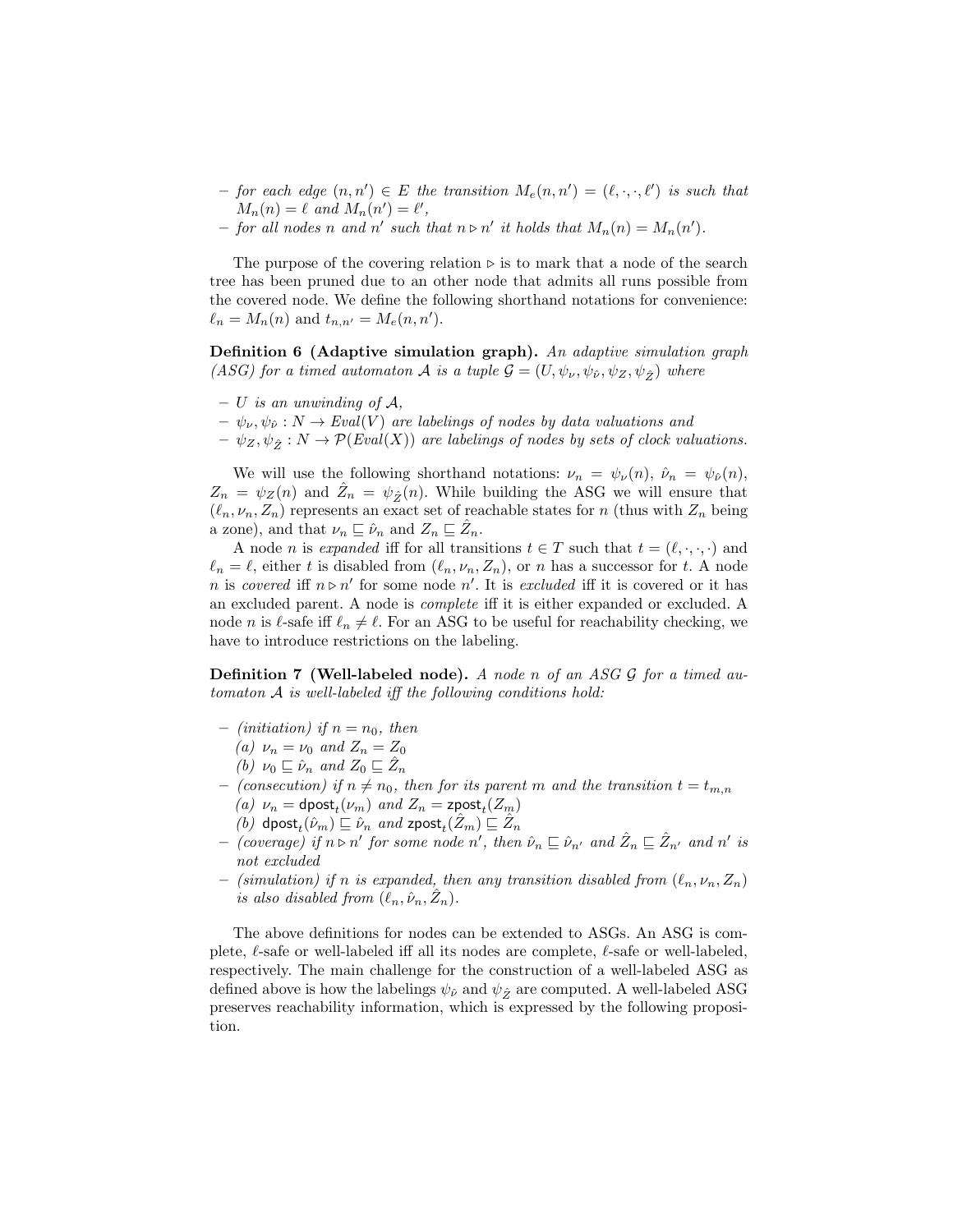**Proposition 2.** Let  $\mathcal G$  be a complete, well-labeled ASG for a timed automaton A. Then A has a symbolic run  $(\ell_0, \nu_0, Z_0) \stackrel{t_1}{\Rightarrow} (\ell_1, \nu_1, Z_1) \stackrel{t_2}{\Rightarrow} \dots \stackrel{t_k}{\Rightarrow} (\ell_k, \nu_k, Z_k)$ iff G has a non-excluded node n such that  $\ell_k = \ell_n$ .

Proof. The right-to-left direction is a consequence of the subsequent Lemma [1.](#page-7-0) and the converse follows from Lemma [2.](#page-7-1)  $\Box$ 

<span id="page-7-0"></span>**Lemma 1.** Let  $\mathcal G$  be a well-labeled ASG for a timed automaton  $\mathcal A$ . If  $\mathcal G$  has a node n then A has a symbolic run  $(\ell_0, \nu_0, Z_0) \stackrel{t_1}{\Rightarrow} (\ell_1, \nu_1, Z_1) \stackrel{t_2}{\Rightarrow} \ldots \stackrel{t_k}{\Rightarrow} (\ell_k, \nu_k, Z_k)$ such that  $\ell_k = \ell_n$ .

*Proof.* The statement is a direct consequence of conditions  $initial$  and  $\Box$  consecution(a).

<span id="page-7-1"></span>**Lemma 2.** Let  $\mathcal G$  be a complete, well-labeled ASG for a timed automaton  $\mathcal A$ . If A has a symbolic run  $(\ell_0, \nu_0, Z_0) \stackrel{t_1}{\Rightarrow} (\ell_1, \nu_1, Z_1) \stackrel{t_2}{\Rightarrow} \ldots \stackrel{t_k}{\Rightarrow} (\ell_k, \nu_k, Z_k)$  then G has a non-excluded node n such that  $\ell_k = \ell_n$  and  $\nu_k \sqsubseteq \hat{\nu}_n$  and  $Z_k \sqsubseteq \hat{Z}_n$ .

*Proof.* We prove the statement by induction on the length  $k$  of the symbolic run. If  $k = 0$ , then  $\ell = \ell_0$  and  $\nu = \nu_0$  and  $Z = Z_0$ , thus  $n_0$  is a suitable witness by condition *initiation(b)*. Suppose the statement holds for runs of length at most  $k - 1$ . Hence there exists a non-excluded node m such that  $\ell_{k-1} = \ell_m$  and  $\nu_{k-1} \sqsubseteq \hat{\nu}_m$  and  $Z_{k-1} \sqsubseteq \overline{Z}_m$ .

Clearly the transition  $t_k$  is not disabled from  $(\ell_m, \hat{\nu}_m, \hat{Z}_m)$ , as then by condition simulation it would be also disabled from  $(\ell_{k-1}, \nu_{k-1}, Z_{k-1})$ , which contradicts our assumption. As m is complete and not excluded, it is expanded, and thus has a successor *n* for transition  $t_k$  with  $\ell_n = \ell_k$ . By condition consecution(b), we have  $\textsf{dpost}_{t_k}(\hat{\nu}_m) \sqsubseteq \hat{\nu}_n$ . As  $\nu_{k-1} \sqsubseteq \hat{\nu}_m$  and  $\textsf{dpost}_t$  is monotonic w.r.t.  $\sqsubseteq$ , we have  $\nu_k \sqsubseteq \hat{\nu}_n$ . We can obtain  $Z_k \sqsubseteq \hat{Z}_n$  symmetrically.

Thus if  $n$  is not covered, then it is a suitable witness for the statement. Otherwise there exists a node  $n'$  such that  $n \triangleright n'$ . By condition *coverage*, we know that  $\hat{\nu}_n \subseteq \hat{\nu}_{n'}$  and  $\hat{Z}_n \subseteq \hat{Z}_{n'}$  and  $n'$  is not excluded, thus  $n'$  is a suitable witness.  $\Box$ 

#### 3.2 Reachability algorithm

The pseudocode of the algorithm is shown in Algorithm [1.](#page-8-0) The algorithm gets as input a timed automaton A and a distinguished error location  $\ell_e \in L$ . The goal of the algorithm is to decide whether  $\ell_e$  is reachable for A. To this end the algorithm gradually builds an ASG for  $A$  and continually maintains its welllabeledness. Upon termination, it either witnesses reachability of  $\ell_e$  by a node n such that  $\ell_n = \ell_e$ , which by Lemma [1](#page-7-0) corresponds to a symbolic run of A to  $\ell_e$ , or produces a closed, well-labeled,  $\ell_e$ -safe ASG that proves unreachability of  $\ell_e$ by Lemma [2.](#page-7-1)

The main data structures of the algorithm are the ASG  $G$  and sets passed and waiting. The set passed is used to store nodes that are expanded and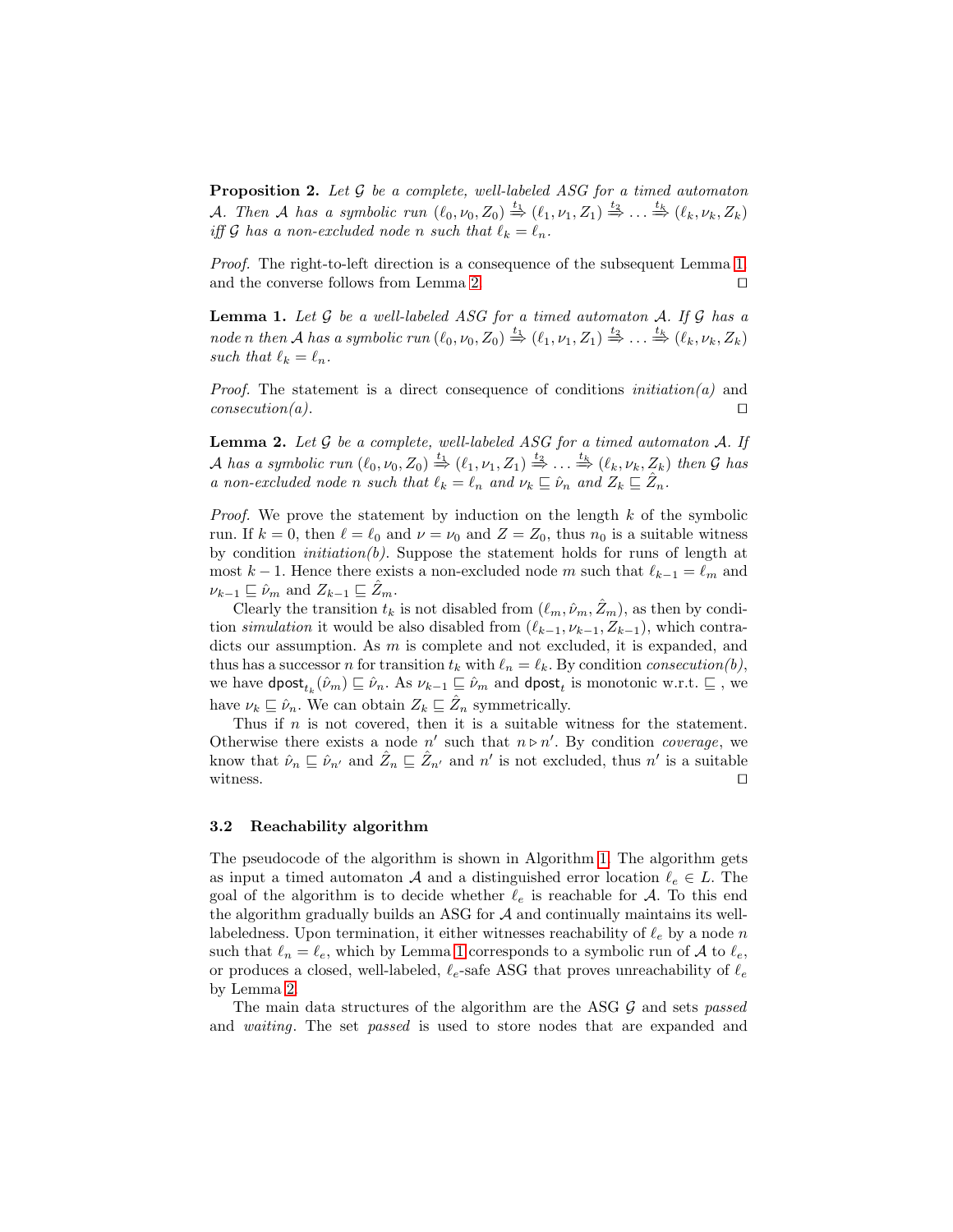Algorithm 1 Reachability algorithm for timed automata with integer variables

<span id="page-8-0"></span>1: ensure  $\rho =$  SAFE iff  $\ell_e$  is unreachable for A 2: function  $\text{EXPLORE}(\mathcal{A}, \ell_e)$  returns  $\rho \in \{\text{SAFE}, \text{UNSAFE}\}\$ 3: **let**  $n_0$  be a node with  $\ell_{n_0} = \ell_0$ ,  $\nu_{n_0} = \nu_0$ ,  $\hat{\nu}_{n_0} = \top$  and  $Z_{n_0} = Z_0$ 4:  $N \leftarrow \{n_0\}, E \leftarrow \emptyset, \triangleright \leftarrow \emptyset$ 5: let G be an ASG for A over N, E and  $\triangleright$ 6: 7: passed  $\leftarrow \emptyset$ , waiting  $\leftarrow \{n_0\}$ 8: while  $n \in waiting$  for some n do 9: waiting  $\leftarrow$  waiting  $\setminus \{n\}$ 10: if  $\ell_n = \ell_e$  then 11: **return** UNSAFE 12: else 13:  $CLOSE(n)$ 14: **if**  $n$  is not covered **then** 15:  $EXPAND(n)$ 16: return SAFE 17: procedure  $\text{CLOSE}(n)$ 18: **for all**  $n' \in passed$  such that  $\ell_n = \ell_{n'}$  and  $\nu_n \sqsubseteq \hat{\nu}_{n'}$  and  $Z_n \sqsubseteq \hat{Z}_{n'}$  do 19: REFINE $(n, \text{form}(\hat{\nu}_{n'}))$ <br>20:  $Z$ COVER $(n, n')$ 20:  $Z$ COVER $(n, n')$ 21: **if**  $\hat{\nu}_n \sqsubseteq \hat{\nu}_{n'}$  and  $\hat{Z}_n \sqsubseteq \hat{Z}_{n'}$  then 22:  $\triangleright \leftarrow \triangleright \cup \{(n, n')\}$ 23: return 24: ensure  $n$  is expanded 25: procedure  $EXPAND(n)$ 26: **for all**  $t \in T$  such that  $t = (\ell, \cdot, \cdot, \ell')$  with  $\ell = \ell_n$  do 27: let  $\nu' = \text{dpost}_t(\nu_n)$ 28: let  $Z' = \text{zpost}_t(Z_n)$ 29: if  $\nu' = \perp$  then 30: REFINE $(n, \mathsf{wp}_t(\perp))$ 31: else if  $Z' = \perp$  then 32:  $ZBLOCK(n, t)$ 33: else 34: **let** n' be a new node with  $\ell_{n'} = \ell'$ ,  $\nu_{n'} = \nu'$ ,  $Z_{n'} = Z'$ ,  $\hat{\nu}_{n'} = \top$ ,  $\hat{Z}_{n'} = \top$ 35: **let**  $(n, n')$  be a new edge with  $t_{n,n'} = t$ 36:  $N \leftarrow N \cup \{n'\}, E \leftarrow E \cup \{(n, n')\}$ 37: waiting  $\leftarrow$  waiting  $\cup \{n'\}$ 38: passed ← passed  $\cup \{n\}$ 39: require  $\nu_n \models \varphi$ 40: ensure  $\hat{\nu}_n \models \varphi$ 41: procedure REFINE $(n, \varphi)$ 42: require  $Z_n \sqsubseteq \hat{Z}_{n'}$ 43: ensure  $\hat{Z}_n \sqsubseteq$  old $(\hat{Z}_{n'})$ 44: procedure  $Z$ COVER $(n, n')$ 45: require zpost $_{t}(Z)=\bot$ 46: ensure zpost<sub>t</sub> $(\hat{Z}) = \bot$ 47: procedure  $ZBLOCK(n, t)$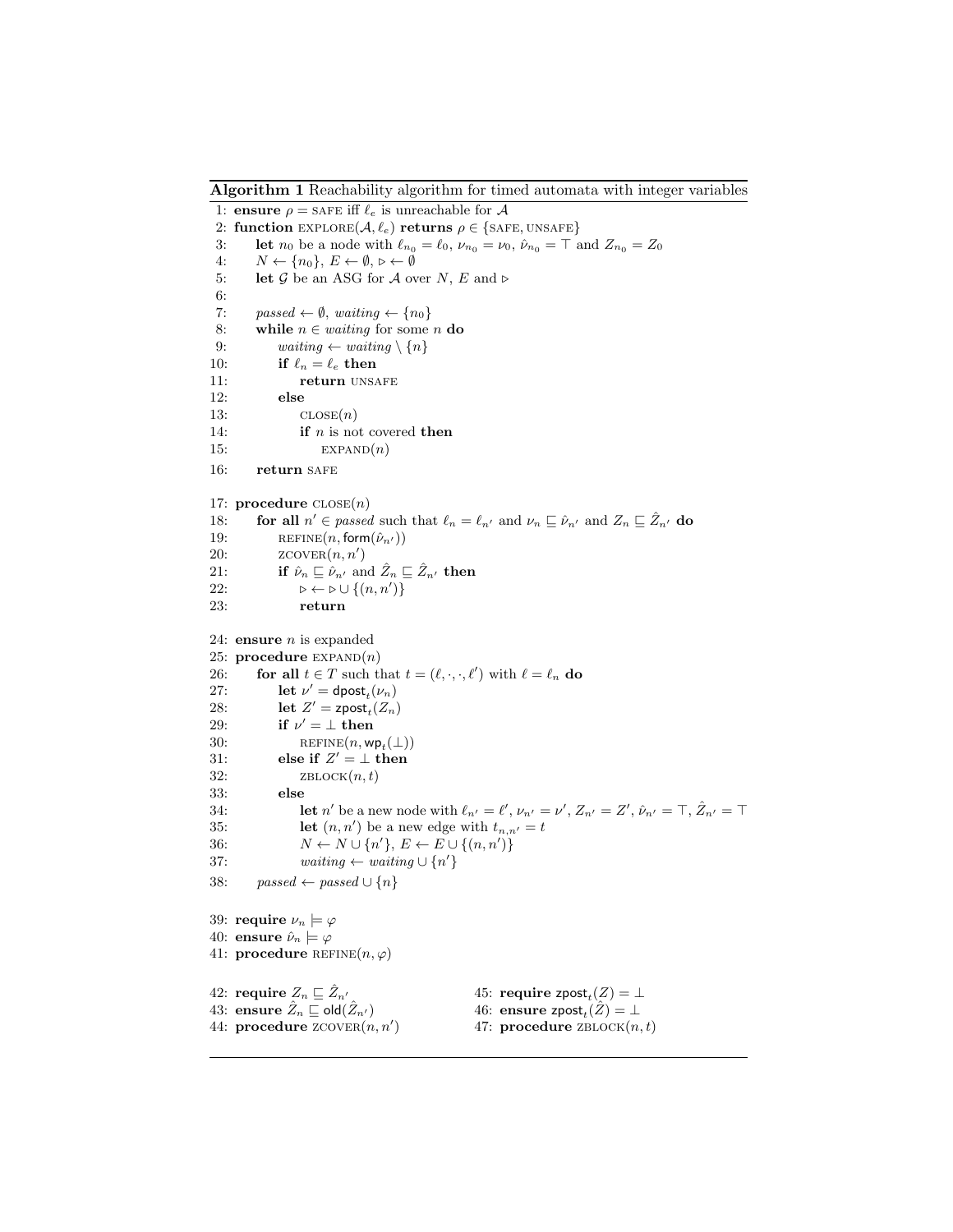waiting stores nodes that are incomplete. The algorithm consists of subprocedures CLOSE, EXPAND and REFINE, and of procedures ZCOVER and ZBLOCK. Procedure zcover and zblock serve for abstraction refinement over clock variables. These procedures can be soundly implemented in various ways [\[3,](#page-16-1) [9–](#page-16-3)[11,](#page-16-4) [17,](#page-16-5) [18\]](#page-16-6), and we assume such an implementation. Procedure close attempts to cover a node by some other node. Procedure EXPAND expands a node by creating the successors of a node for all non-blocked transitions for the given location. Pro-cedure REFINE (see in Section [3.3\)](#page-10-0) can be used to ensure for a node  $n$  and some formula  $\varphi$  that if  $\nu_n \models \varphi$  then  $\hat{\nu}_n \models \varphi$  as well. Both CLOSE and EXPAND maintain well-labeledness by calls to REFINE. In particular, CLOSE calls to REFINE in order to enforce condition *coverage*, and EXPAND calls to REFINE to establish condition simulation.

The algorithm consists of a single loop in line [8](#page-8-0) that employs the following strategy. The loop consumes nodes from *waiting* one by one. If *waiting* becomes empty, then  $A$  is deemed safe. Otherwise, a node n is removed from waiting. If the node represents an error location, then  $A$  is deemed unsafe. Otherwise, in order to avoid unnecessary expansion of the node, the algorithm tries to cover it by a call to close. If there are no suitable candidates for coverage, then the algorithm establishes completeness of the node by expanding it using expand, which puts it in *passed* and puts all its successors in *waiting*.

We show that EXPLORE is correct with respect to the annotations (procedure contracts) in Algorithm [1.](#page-8-0) As, given a suitable refinement method for clock variables, termination of the algorithm is trivial, we focus on partial correctness.

**Proposition 3.** Procedure EXPLORE is partially correct: if  $EXPLORE(A, \ell_e)$  terminates, then the result is SAFE iff  $\ell_e$  is unreachable for A.

*Proof (sketch)*. Let *covered* =  $\{n \in N \mid n \text{ is covered}\}\.$  It is easy to verify that the algorithm maintains the following invariants:

- $N = passed ∪ waiting ∪ covered,$
- passed is a set of non-excluded, expanded,  $\ell_e$ -safe nodes,
- waiting is a set of non-excluded, non-expanded nodes,
- covered is a set of covered, non-expanded,  $\ell_e$ -safe nodes.

It is easy to see that under the above assumptions sets passed, waiting and *covered* form a partition of N. Assuming that  $\mathcal G$  is well-labeled, partial correctness of the algorithm is then a direct consequence. At line [11](#page-8-0) a node is encountered that is not  $\ell_e$ -safe, thus by Lemma [1](#page-7-0) there is a symbolic run of A to  $\ell_e$ . Conversely, at line [16](#page-8-0) the set *waiting* is empty, so  $\mathcal G$  is complete and  $\ell_e$ -safe, and as a consequence of Lemma [2](#page-7-1) the location  $\ell_e$  is indeed unreachable for A.

What remains to show is that the algorithm maintains well-labeledness. We assume that procedures ZCOVER and ZBLOCK and procedure REFINE maintain well-labeledness (this later statement we prove to hold in Section [3.3\)](#page-10-0). Initially node  $n_0$  is well-labeled as it satisfies *initiation*. Procedure CLOSE trivially maintains well-labeledness, as it just possibly adds a covering edge for two nodes such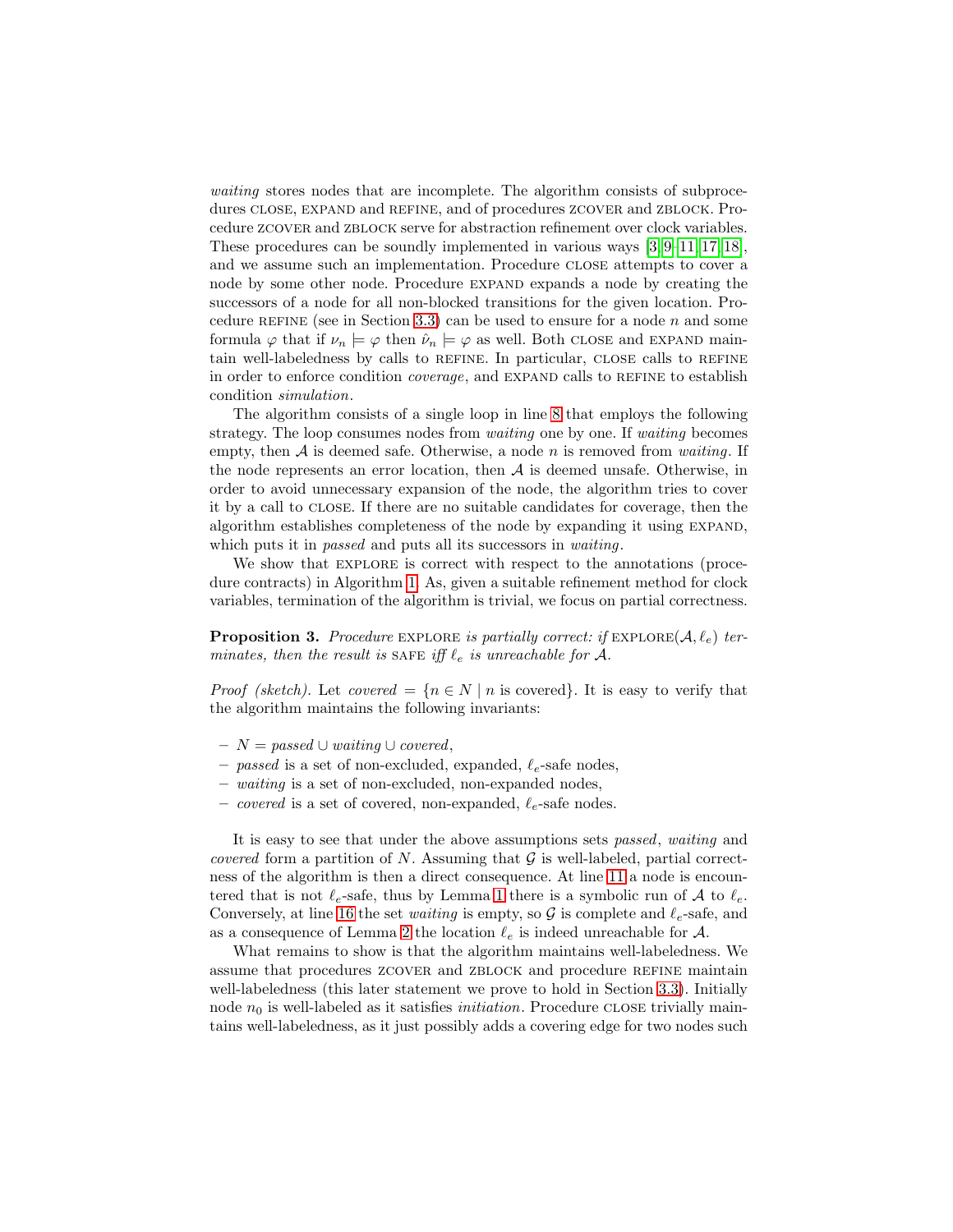that condition *coverage* is not violated. For procedure EXPAND, if a given transition  $t$  is enabled, then a node is created that satisfies *consecution*. Otherwise the corresponding refinement procedure is called, ensuring that simulation holds for the given transition. In particular, if t is blocked due to  $\text{dpost}_t(\nu_n) = \bot$ , we have  $\nu_n \models \textsf{wp}_t(\bot)$ , and thus can call REFINE to update  $\hat{\nu}_n$  so that  $\hat{\nu}_n \models \textsf{wp}_t(\bot)$ , ensuring  $\mathsf{dpost}_t(\hat{\nu}_n) \models \bot$  and effectively disabling t from  $(\cdot, \hat{\nu}_n, \cdot)$ .

### <span id="page-10-0"></span>3.3 Abstraction refinement

To maintain well-labeledness, the algorithm relies on procedure refine that performs abstraction refinement by safely adjusting abstract data valuations labeling nodes of the ASG. The pseudocode of the refinement algorithm is shown in Algorithm [2.](#page-10-1)

Algorithm 2 Refinement of visible variables

```
1: require \nu_n \models \varphi2: ensure \hat{\nu}_n \models \varphi3: procedure REFINE(n, \varphi)4: if \hat{\nu}_n \models \varphi then
 5: return
 6: else
 7: let \nu_I = \text{INTERPOLATE}(\nu_n, \varphi)8: for all m such that m \triangleright n and \hat{\nu}_m \not\sqsubseteq \nu_I do
 9: \triangleright \leftarrow \triangleright \setminus (m, n)10: waiting ← waiting \cup \{m\}11: if (m, n) \in E for some m then
12: let t = t_{m,n}13: REFINE(m, \mathsf{wp}_t(\mathsf{form}(\nu_I)))14: \hat{\nu}_n \leftarrow \hat{\nu}_n \otimes \nu_I15:
16: require \nu_A \models \varphi_B17: ensure \nu_A \sqsubseteq \nu_I18: ensure \nu_I \models \varphi_B19: ensure def(\nu_I) \subseteq def(\nu_A) \cap vars(\varphi_B)
20: function INTERPOLATE(\nu_A, \varphi_B) returns \nu_I21: \nu_I \leftarrow \nu_A|_{\text{vars}(\varphi_B)}<br>22: \text{let } Q = \text{def}(\nu_A)let Q = \text{def}(\nu_A) \cap \text{vars}(\varphi_B)23: for all v \in Q do
24: if \nu_I|_{\text{def}(\nu_I) \setminus \{v\}} \models \varphi_B then<br>25: \nu_I \leftarrow \nu_I|_{\text{def}(\nu_I) \setminus \{v\}}\nu_I \leftarrow \nu_I \vert_{\mathsf{def}(\nu_I) \setminus \{v\}}26: return \nu_I
```
Informally, REFINE works as follows. Given a node n and a formula  $\varphi$  such that  $\nu_n \models \varphi$  holds, a weakening  $\nu_I$  of  $\nu_n$  is computed such that  $\nu_I \models \varphi$  by calling to procedure INTERPOLATE, which simply removes variables from the domain of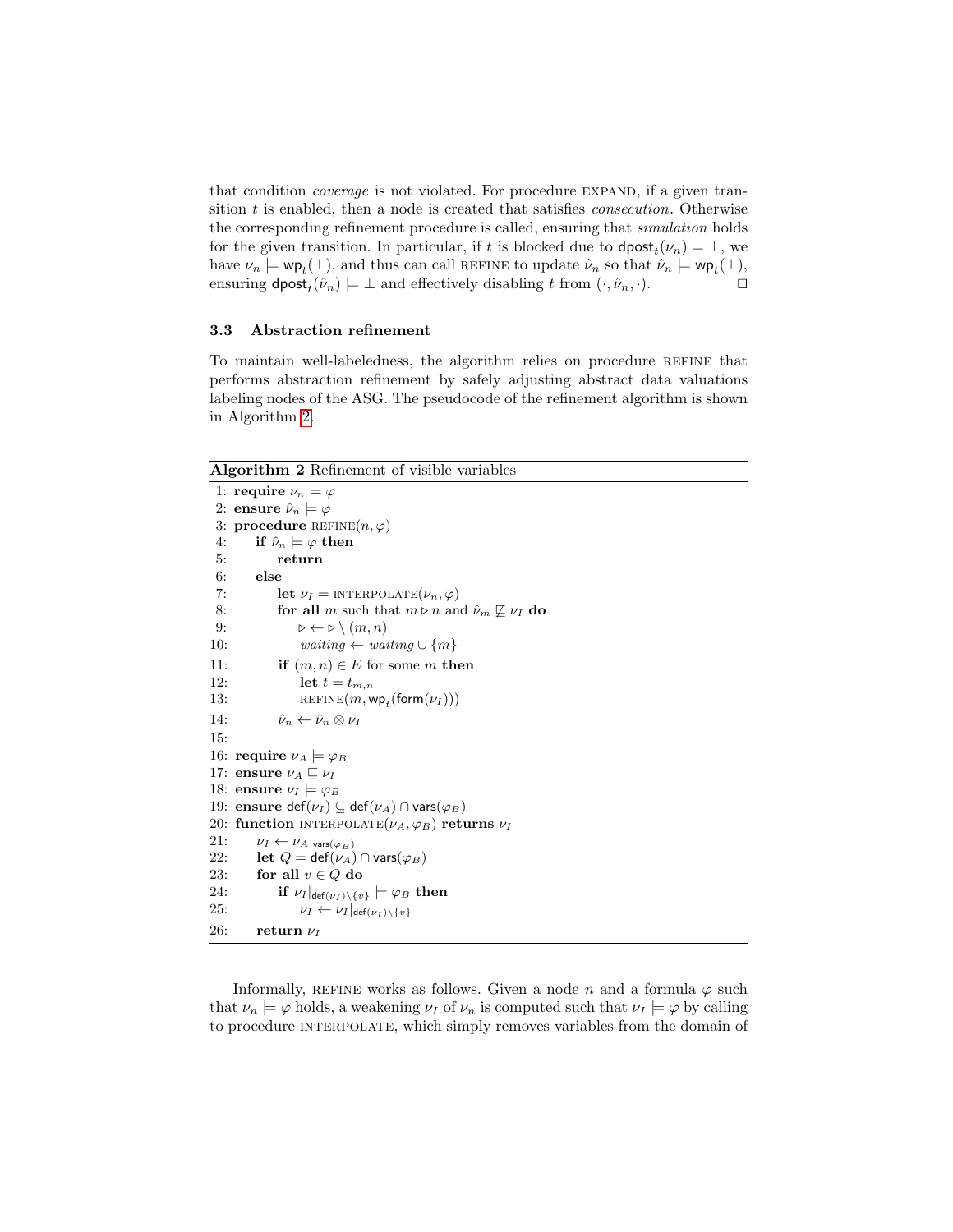definition that are not necessary for satisfying the formula. Then all covering edges are dropped that would violate condition coverage after strengthening. To maintain condition *consecution(b)*, procedure REFINE is then recursively called for the predecessor  $m$  of  $n$ . The computed interpolant is then used to strengthen the current labeling by including variables occurring in the interpolant in the current abstraction. We show that refine maintains well-labeledness and is correct with respect to the annotations in Algorithm [2.](#page-10-1)

**Proposition 4.** Procedure REFINE is totally correct: if  $\nu_n \models \varphi$ , then REFINE $(n, \varphi)$ terminates and ensures  $\hat{\nu}_n \models \varphi$ . Moreover, it maintains well-labeledness.

Proof. Termination of the procedure is trivial, so we focus on partial correctness and the preservation of well-labeledness.

Function interpolate has no side effect, it thus trivially maintains welllabeledness. Moreover, it is easy to see that it satisfies its contract, as it simply drops variables not necessary to ensure satisfiability of  $\varphi_B$  from the domain of definition of  $\nu_A$ .

In procedure REFINE, if  $\hat{\nu}_n \models \varphi$  then no refinement is needed, and the contract is trivially satisfied. Otherwise, the interpolant  $\nu_I$  is computed by function INTERPOLATE. As  $\nu_n \sqsubseteq \hat{\nu}_n$  by well-labeledness and  $\nu_n \sqsubseteq \nu_I$  by the precondition, we know that  $\hat{\nu}_n \otimes \nu_I$ , and thus the new value of  $\hat{\nu}_n$ , is defined. As  $\hat{\nu}_n \otimes \nu_I \sqsubseteq \nu_I$ and  $\nu_I \models \varphi$ , we have  $\hat{\nu}_n \otimes \nu_I \models \varphi$ , which ensures the postcondition.

Next we show that well-labeledness is maintained. Condition simulation is trivially ensured, as if  $\hat{\nu}_n \models \neg g$  for some guard g, then  $\hat{\nu}_n \otimes \nu_I \models \neg g$  as well. After the loop we have  $\hat{\nu}_m \subseteq \nu_I$  for all m such that  $m \triangleright n$ . Moreover,  $\hat{\nu}_m \subseteq \hat{\nu}_n$ by well-labeledness. Thus  $\hat{\nu}_m \subseteq \hat{\nu}_n \otimes \nu_I$ , which ensures condition *coverage*. If n has no parent then condition *initiation(b)* is trivially maintained. Otherwise we have  $\nu_n \sqsubseteq \nu_I$ , thus  $\textsf{dpost}_t(\nu_m) \models \textsf{form}(\nu_I)$ , from which  $\nu_m \models \textsf{wp}_t(\textsf{form}(\nu_I))$ follows. Hence REFINE can be called to ensure  $\hat{\nu}_m \models \textsf{wp}_t(\textsf{form}(\nu_I)),$  and thus  $\mathsf{dpost}_t(\hat{\nu}_m) \sqsubseteq \nu_I$ . Moreover,  $\mathsf{dpost}_t(\hat{\nu}_m) \sqsubseteq \hat{\nu}_n$  by well-labeledness. It follows that  $\textsf{dpost}_t(\hat{\nu}_m) \sqsubseteq \hat{\nu}_n \otimes \nu_I$ , which ensures condition *consecution*(*b*).

### <span id="page-11-0"></span>4 Evaluation

We implemented a prototype version of our algorithm in the open source model checking framework THETA [\[16\]](#page-16-15). In order to enable abstraction refinement for clock variables, we implemented a variant of the lazy abstraction method of [\[9\]](#page-16-3) based on LU -bounds, and the method described in [\[17\]](#page-16-5) based on interpolation for zones (with refinement strategy seq). These strategies are then combined both with the explicit handling of discrete variables, resulting in algorithms similar to that of the original papers [\[9,](#page-16-3) [17\]](#page-16-5), and with the abstraction and refinement method proposed in this paper. The algorithms are evaluated for both breadthfirst and depth-first search orders. This results in 8 algorithm configurations by combining the above mentioned alternatives:

– explicit (E) or abstraction-based (A) handling of discrete variables,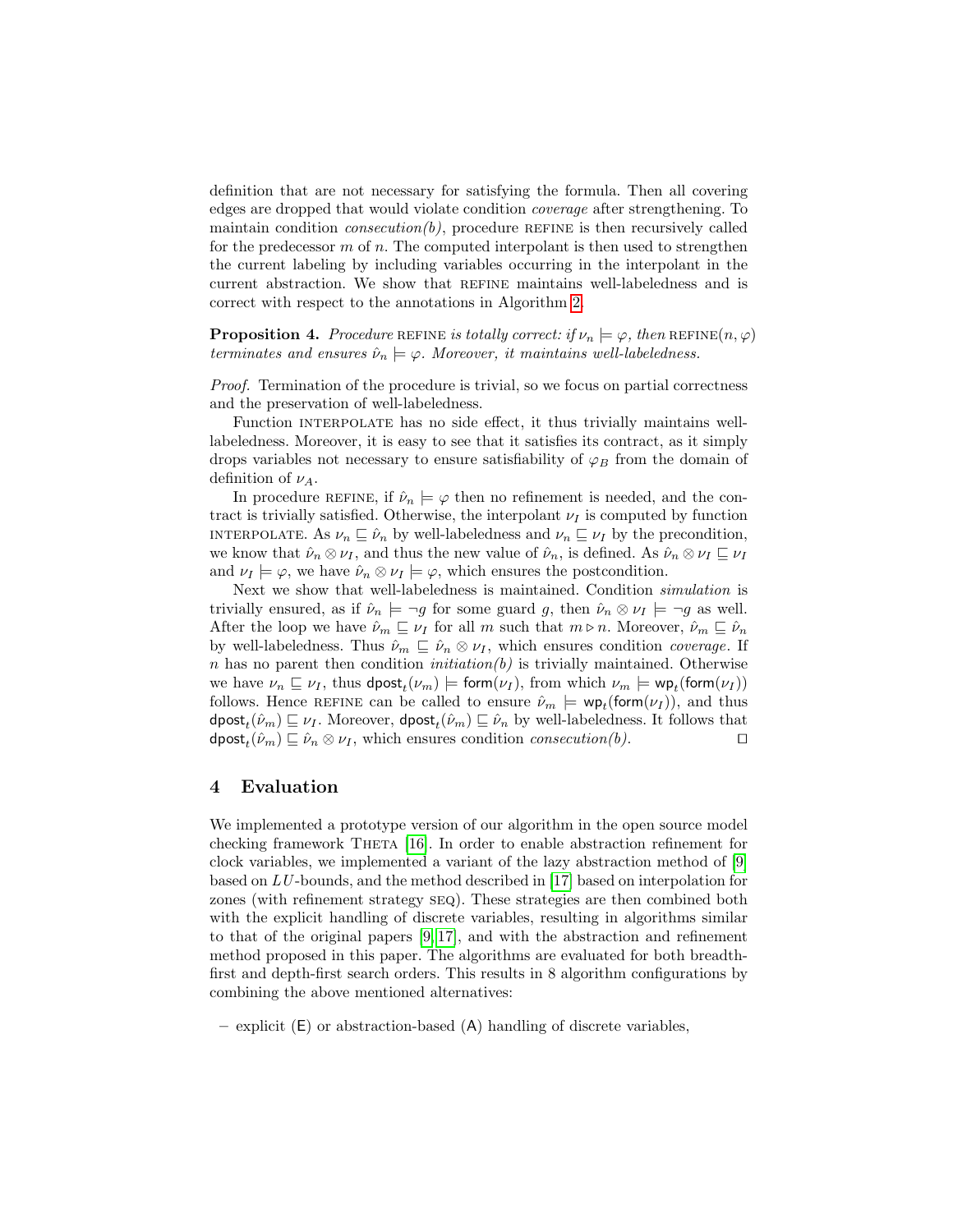- lazy  $\mathbf{a}_{\leq L,U}$  abstraction (L) or interpolation (I) for clock variables and
- breadth-first (B) or depth-first (D) search order.

For the configurations that handle discrete variables explicitly, we partitioned the set of nodes based on the value of the data valuation, this way saving the  $\mathcal{O}(n)$  cost of checking inclusion for valuations. This optimization also significantly reduces the number of nodes for which coverage is checked and attempted during close. Apart from this and the difference in refinement strategies, the implementation of the configurations is shared.

As inputs we considered 15 timed automata models in Uppaal 4.0 XTA format that contain integer variables. For each model, the number of discrete variables / number of clock variables is given in parentheses.

- bocdp  $(26/3)$ , bocdpf  $(26/3)$ : models of the Bang & Olufsen Collision Detec-tion Protocol obtained from the UPPAAL<sup>[1](#page-12-0)</sup> benchmark set
- brp (9/7): a model of the Bounded Retransmission Protocol
- c1 (12/3), c2 (14/3), c3 (15/3), c4 (17/3): models of a real-time mutual exclusion protocol obtained from the MCTA<sup>[2](#page-12-1)</sup> benchmark set
- $-$  m1 (11/4), m2 (13/4), m3 (13/4), m4 (15/4), n1 (11/7), n2 (13/7), n3 (13/7),  $n4$  (15/7): industrial cases studies obtained from the MCTA benchmark set

We performed our measurements on a machine running Windows 10 with a 2.6GHz dual core CPU and 8GB of RAM. We evaluated the algorithm configurations for both execution time (Table [1\)](#page-13-0) and the number of nodes in the resulting ASG (Table [2\)](#page-13-1). The timeout (denoted by "—" in the tables) was set to 120 seconds. In the tables the best values among both the explicit and abstraction based configurations are emphasized with bold font for each model. The execution time is the average of 10 runs, obtained from 12 deterministic runs by removing the slowest and the fastest one.

As can be seen in Table [1,](#page-13-0) in general, the performance of the fastest configurations of the two categories (explicit and abstraction based configurations) with respect to execution time is balanced (there are no more difference than 100%). For models c1-3, the explicit configuration performed better, but the absolute difference in execution time is not significant. For the other MCTA models, the fastest configurations perform similarly with respect to execution time. For model bocdpf the abstraction-based variant was almost twice as fast, whereas the opposite is true for models bocdp and brp. In total, the abstraction based variant is faster than the corresponding configuration without abstraction in one fourth of the cases, and configuration AID is faster than a given configuration without abstraction in two thirds of the cases.

When comparing the methods based on the number of ASG nodes generated, the difference is more significant, as it can be seen in Table [2.](#page-13-1) As expected, the abstraction-based method produces a smaller ASG than the corresponding configuration without abstraction in most (97%) of the cases, and the state

<span id="page-12-0"></span> $^{\rm 1}$  <https://www.it.uu.se/research/group/darts/uppaal/benchmarks>

<span id="page-12-1"></span> $^2$  <http://gki.informatik.uni-freiburg.de/tools/mcta>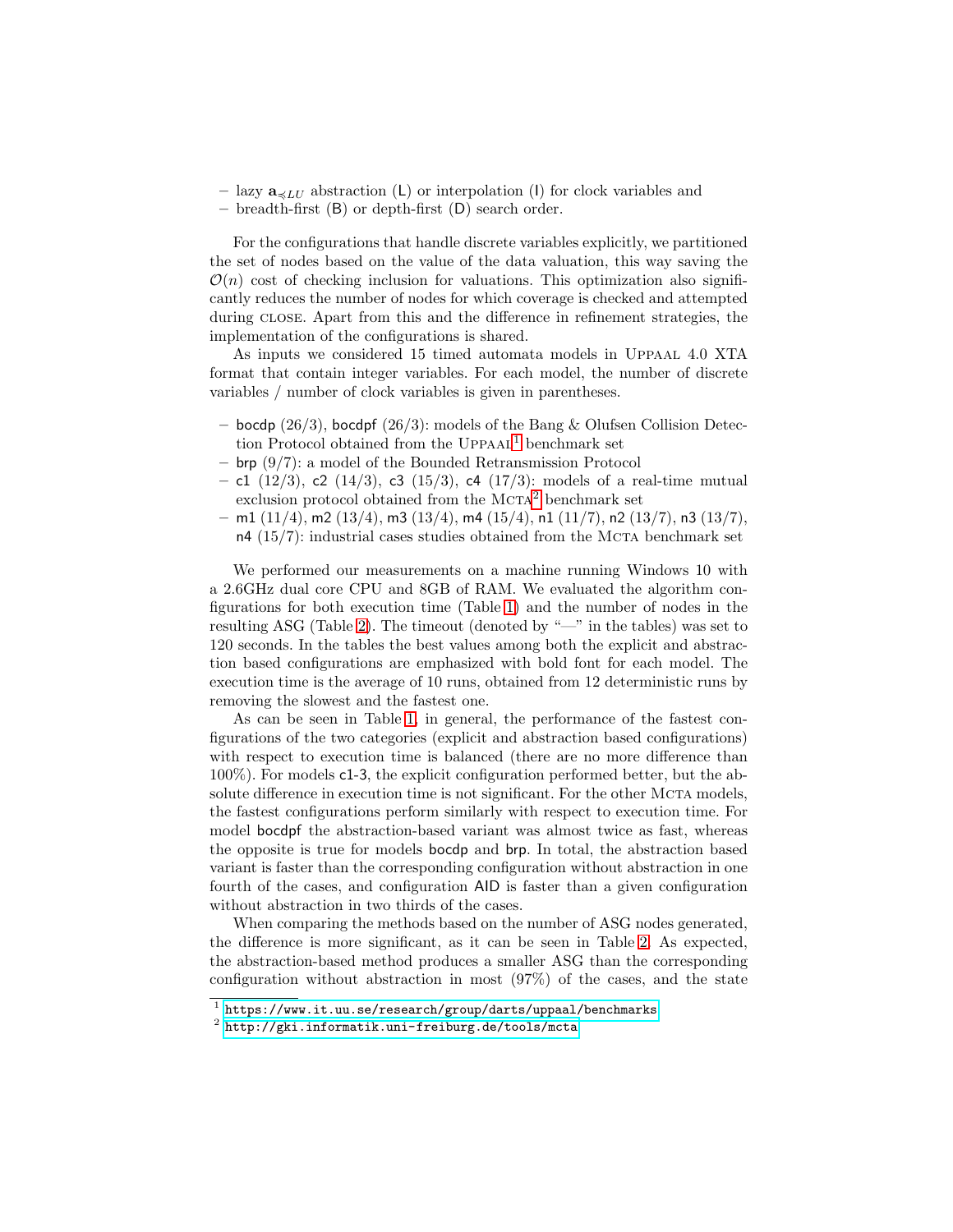<span id="page-13-0"></span>

|                | <b>EIB</b> | <b>ELB</b> | <b>EID</b> | <b>ELD</b> | AIB  | <b>ALB</b> | <b>AID</b> | <b>ALD</b> |
|----------------|------------|------------|------------|------------|------|------------|------------|------------|
| bocdp          | 11.2       | 4.8        | 8.7        | 7.0        | 11.7 | 11.1       | 8.7        | 7.9        |
| bocdpf         | 23.7       | 14.3       | 20.0       | 16.4       | 14.9 | 13.4       | 7.7        | 7.5        |
| brp            | 12.0       | 5.4        | 20.9       | 9.2        | 12.2 | 9.5        | 14.3       | 16.3       |
| $\mathtt{c1}$  | 2.0        | 1.3        | $1.6\,$    | 1.8        | 3.6  | 4.0        | 2.9        | 3.2        |
| $\mathsf{c}2$  | 5.3        | 3.2        | 3.9        | 4.7        | 7.1  | 8.5        | 5.0        | 6.8        |
| ${\sf c}3$     | $6.2\,$    | 4.5        | 5.0        | 4.9        | 8.5  | 9.1        | 6.9        | 7.6        |
| $\mathsf{c}4$  | 71.5       | 53.9       | 43.2       | 52.4       | 59.8 | 77.2       | 41.0       | 49.6       |
| $\mathsf{m}1$  | 2.0        | 1.8        | 0.9        | 1.5        | 2.5  | 4.6        | 1.1        | $1.7\,$    |
| m2             | 4.6        | 4.7        | 2.3        | 4.3        | 6.5  | 12.4       | 2.1        | 4.2        |
| m <sub>3</sub> | 5.2        | 4.7        | 2.4        | 4.6        | 7.2  | 13.0       | 2.6        | $4.7\,$    |
| m4             | 17.4       | 23.1       | 6.3        | 16.0       | 27.4 | 68.5       | 6.1        |            |
| $^{\rm n1}$    | 2.4        | 2.2        | 1.2        | 1.6        | 2.8  | 4.4        | 1.2        | $1.6\,$    |
| n2             | 6.2        | 5.9        | 3.0        | 4.3        | 7.0  | 13.9       | $2.6\,$    | 4.7        |
| n3             | 6.1        | 6.0        | 3.4        | 4.9        | 7.7  | 14.5       | 2.8        | 4.8        |
| n4             | 23.9       | 31.5       | 7.5        | 27.8       | 30.5 | 78.6       | 5.6        | 18.0       |

Table 1. Execution time in seconds per model and configuration

Table 2. Number of nodes in the ASG per model and configuration

<span id="page-13-1"></span>

|                | EIB    | <b>ELB</b> | <b>EID</b> | <b>ELD</b> | AIB    | <b>ALB</b> | AID    | <b>ALD</b> |
|----------------|--------|------------|------------|------------|--------|------------|--------|------------|
| bocdp          | 94801  | 74052      | 84136      | 96133      | 32639  | 34107      | 29846  | 32520      |
| bocdpf         | 212225 | 172865     | 182085     | 196003     | 38492  | 39801      | 26544  | 29491      |
| brp            | 72117  | 96624      | 114198     | 159249     | 39702  | 68979      | 52049  | 104552     |
| c1             | 20967  | 18590      | 18612      | 23030      | 17155  | 20825      | 14973  | 18155      |
| c <sub>2</sub> | 67433  | 67325      | 57260      | 70198      | 44711  | 58351      | 39644  | 47725      |
| c3             | 86285  | 85695      | 76122      | 94887      | 50617  | 62215      | 46594  | 55473      |
| c4             | 876266 | 866890     | 737271     | 917527     | 339560 | 418619     | 318470 | 384214     |
| m1             | 8541   | 19217      | 3650       | 14720      | 4394   | 13078      | 1941   | 4868       |
| m <sub>2</sub> | 31932  | 73667      | 15610      | 62879      | 16246  | 39773      | 5728   | 15797      |
| m <sub>3</sub> | 38128  | 74514      | 15966      | 73879      | 18463  | 42574      | 6707   | 17783      |
| m <sub>4</sub> | 145378 | 297343     | 63523      | 250221     | 66406  | 146804     | 20519  |            |
| n1             | 7510   | 18660      | 3915       | 13132      | 4222   | 11802      | 1942   | 4222       |
| n <sub>2</sub> | 32038  | 79741      | 15534      | 54954      | 15819  | 42937      | 5932   | 17695      |
| n <sub>3</sub> | 32799  | 83982      | 16602      | 68010      | 17014  | 44741      | 6547   | 17903      |
| n4             | 142053 | 325485     | 60120      | 342408     | 64934  | 155729     | 17568  | 70762      |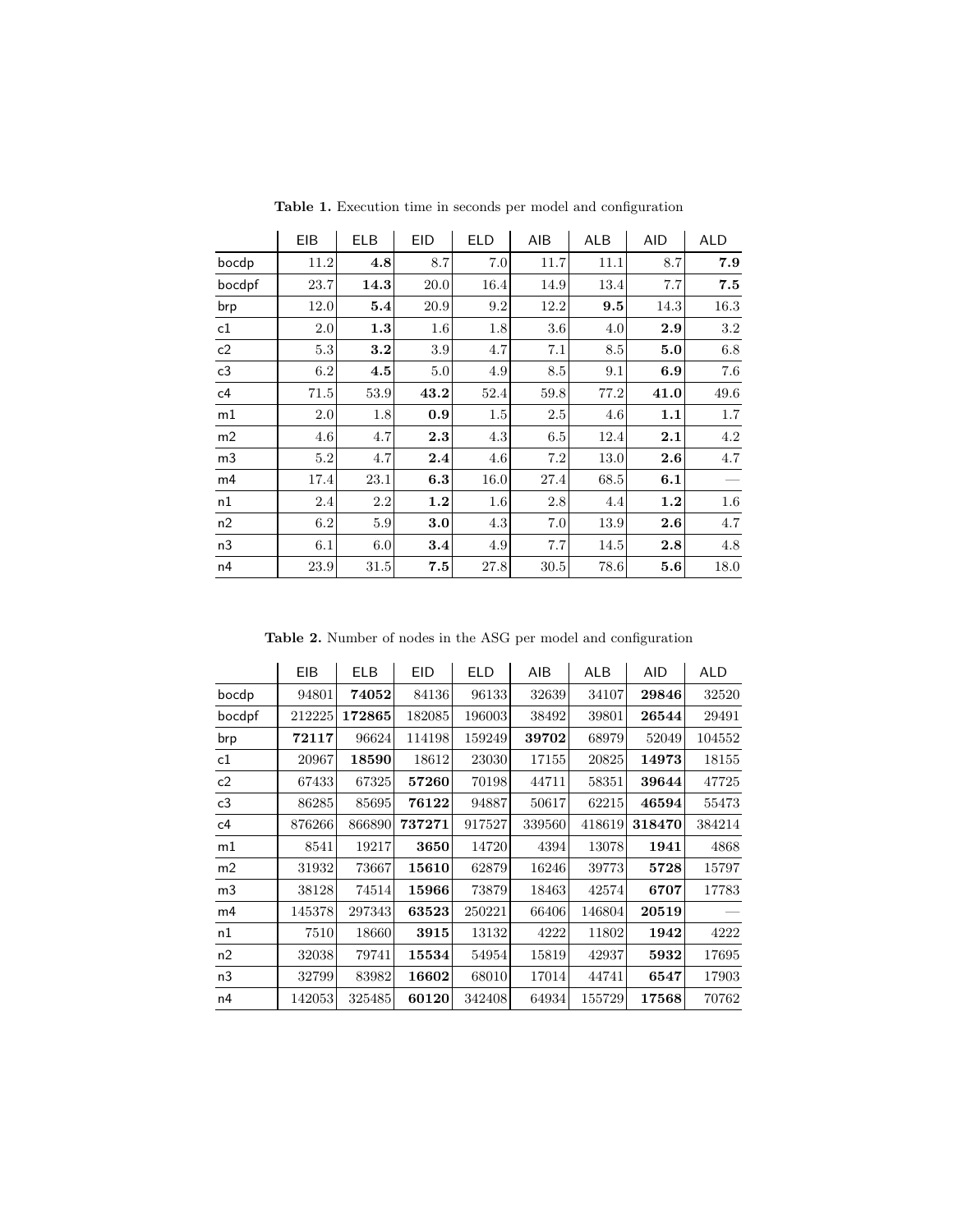space generated by configuration AID is smaller in all cases. On average, the reduction in size in favor of the abstraction based handling of discrete variables is around 50%. In the worst case (model c1), the reduced size is around 80%, and in the best case (model bocdpf) it is 15%, i.e. the introduction of abstraction has significant gain.

To characterize the fastest configurations, Figure [1](#page-14-0) depicts the execution time (first column in blue) and number of nodes generated (second column in red) for the fastest configuration with abstraction relative to the performance of the fastest configuration without abstraction. Similarly, Figure [2](#page-14-1) depicts the relative performance when considering the configurations generating the least number of nodes. According to Figure [1,](#page-14-0) if the configuration with abstraction performs well in execution time, then it also performs well in the number of nodes generated. Conversely, according to Figure [2,](#page-14-1) if significant reduction is achieved in the size of the state space, then the algorithm with abstraction also tends to perform well in terms of execution time (except for model bocdp). Moreover, as can be seen on both charts, within a group of models  $(c, m \text{ and } n)$ , the relative performance of the abstraction method tends to increase with increasing model complexity.



Fig. 1. Relative execution time and number of nodes generated of fastest configurations

<span id="page-14-1"></span><span id="page-14-0"></span>Fig. 2. Relative execution time and number of nodes generated of configurations with the smallest ASG

Moreover, for the models considered, configuration AID (Abstraction of discrete variables, Interpolation-based abstraction of clock variables, Depth-first search order) approximates the best configuration well for both execution time and ASG size, as this configuration tends to have a good performance on the more complex models. This is depicted on Figure [3](#page-15-3) and Figure [4,](#page-15-4) where we compared configuration AID with the E-configurations in terms of execution time and size of the generated state space, respectively. In Figure [3,](#page-15-3) we denote by BEST the virtual best configuration, calculated from the best results of all other configurations. This data is omitted in Figure [4,](#page-15-4) as BEST greatly overlaps with configuration AID in terms of states generated. Moreover, to focus on the significant differences, we only depicted data for the hardest six models (denoted as 10 . . . 15 on the horizontal axis) for each configuration.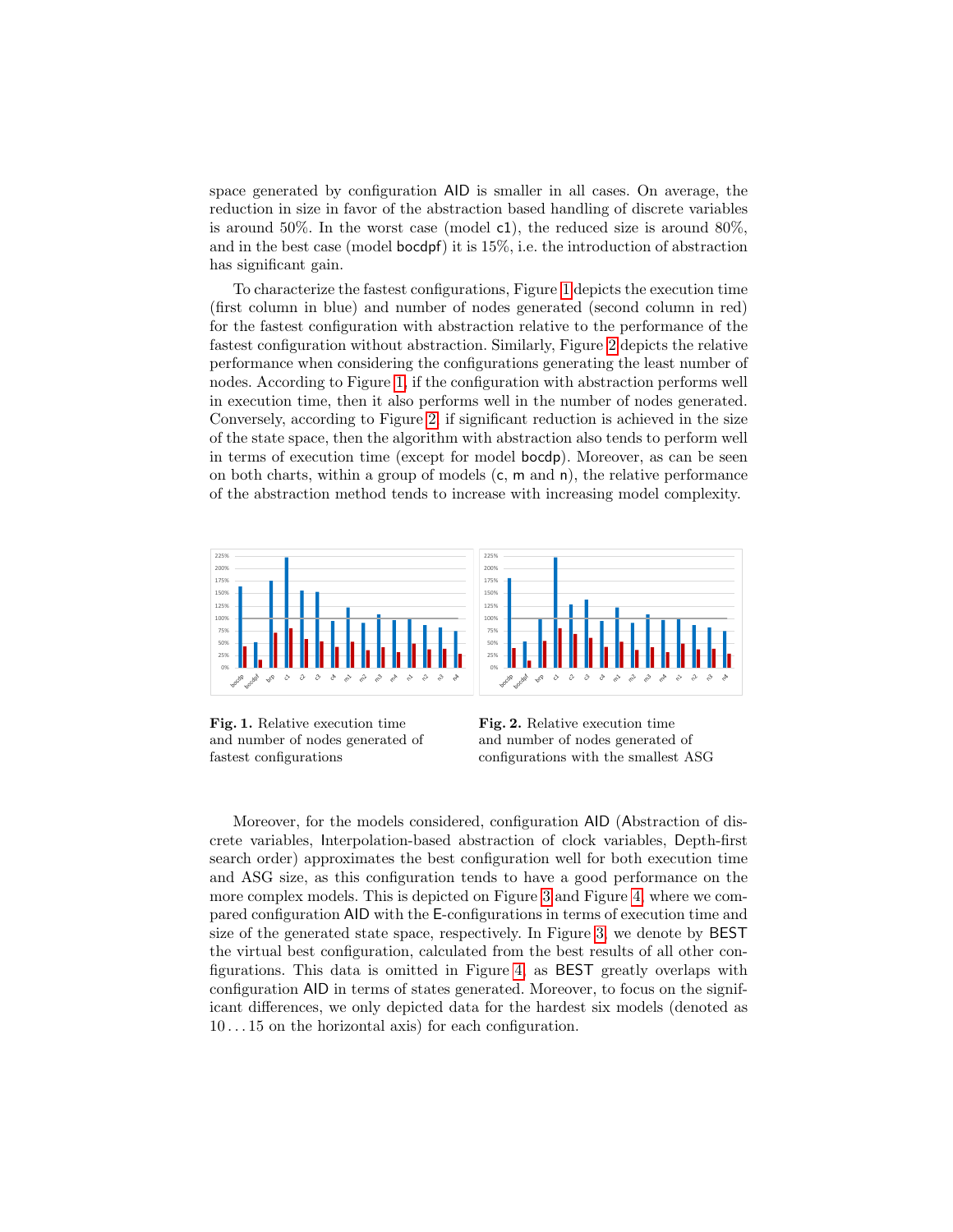

Fig. 3. Time to solve the hardest model instances (seconds)

<span id="page-15-4"></span><span id="page-15-3"></span>Fig. 4. Number of nodes generated for the hardest model instances

# <span id="page-15-2"></span>5 Conclusions

In this paper we proposed a lazy algorithm for the location reachability problem of timed automata with discrete variables. The method is based on controlling the visibility of discrete variables by using interpolation for valuations of variables. We demonstrated with experiments that our abstraction and refinement strategy, combined with lazy methods for the abstraction of continuous clock variables, can achieve significant reduction in the size of the generated state space during search, typically with low or no overhead in execution time, and in cases even with an additional speedup.

Future work. According to the method described in this paper, refinement is triggered upon encountering a disabled transition. In the future, we intend to experiment with counterexample-guided refinement for both the abstraction of discrete and continuous variables. In addition, we plan to experiment with different abstract domains (e.g. intervals), and investigate alternative refinement strategies for the discrete variables of timed systems. In particular we are interested in the performance for timed automata of the forward interpolation technique described in [\[4\]](#page-16-14). Moreover, we plan to explore more sophisticated strategies for finding covering states, as this can potentially yield considerable speedups for our method. Furthermore, although we evaluated our abstraction method in the context of timed systems, the technique itself can be applied in a more general context, and we plan to investigate its uses for model checking imperative programs.

## References

- <span id="page-15-0"></span>1. Alur, R., Dill, D.L.: A theory of timed automata. Theoretical Computer Science 126(2), 183–235 (1994), doi[:10.1016/0304-3975\(94\)90010-8](http://dx.doi.org/10.1016/0304-3975(94)90010-8)
- <span id="page-15-1"></span>2. Behrmann, G., Bouyer, P., Fleury, E., Larsen, K.G.: Static guard analysis in timed automata verification. In: TACAS 2003. LNCS, vol. 2619, pp. 254–270. Springer (2003), doi[:10.1007/3-540-36577-X](http://dx.doi.org/10.1007/3-540-36577-X_18) 18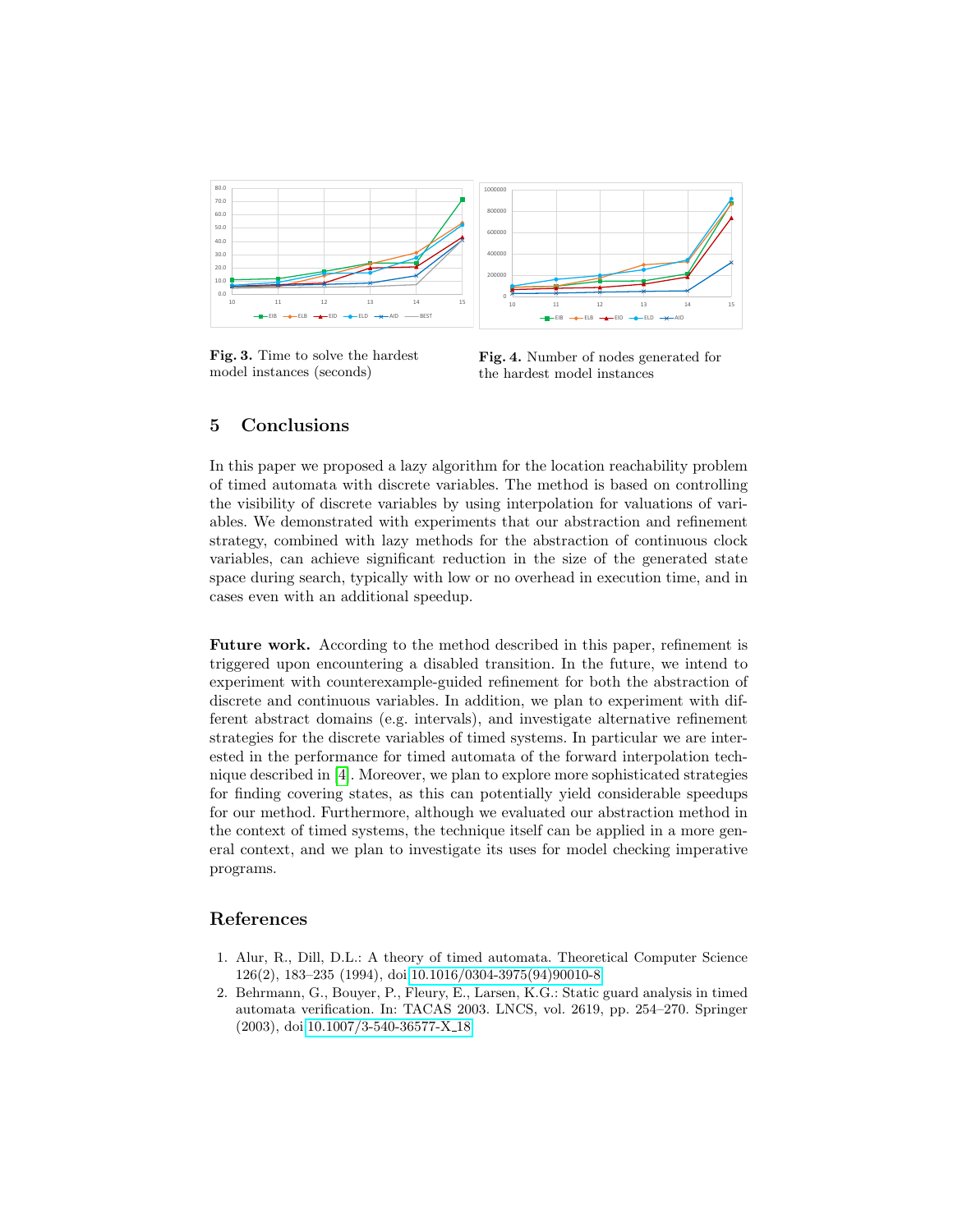- <span id="page-16-1"></span>3. Behrmann, G., Bouyer, P., Larsen, K.G., Pelánek, R.: Lower and upper bounds in zone based abstractions of timed automata. In: TACAS 2004. LNCS, vol. 2988, pp. 312–326. Springer (2004), doi[:10.1007/978-3-540-24730-2](http://dx.doi.org/10.1007/978-3-540-24730-2_25) 25
- <span id="page-16-14"></span>4. Beyer, D., Löwe, S.: Explicit-state software model checking based on cegar and interpolation. In: FASE 2013. LNCS, vol. 7793, pp. 146–162. Springer (2013), doi[:10.1007/978-3-642-37057-1](http://dx.doi.org/10.1007/978-3-642-37057-1_11) 11
- <span id="page-16-9"></span>5. Carioni, A., Ghilardi, S., Ranise, S.: MCMT in the land of parametrized timed automata. In: 6th International Verification Workshop (VERIFY-2010). pp. 47–64 (2010)
- <span id="page-16-8"></span>6. Clarke, E., Grumberg, O., Jha, S., Lu, Y., Veith, H.: Counterexample-guided abstraction refinement for symbolic model checking. Journal of the ACM 50(5), 752– 794 (2003), doi[:10.1145/876638.876643](http://dx.doi.org/10.1145/876638.876643)
- <span id="page-16-0"></span>7. Daws, C., Tripakis, S.: Model checking of real-time reachability properties using abstractions. In: TACAS 1998. LNCS, vol. 1384, pp. 313–329. Springer (1998), doi[:10.1007/BFb0054180](http://dx.doi.org/10.1007/BFb0054180)
- <span id="page-16-7"></span>8. Henzinger, T.A., Jhala, R., Majumdar, R., Sutre, G.: Lazy abstraction. In: Principles of Programming Languages. pp. 58–70. ACM (2002), doi[:10.1145/503272.503279](http://dx.doi.org/10.1145/503272.503279)
- <span id="page-16-3"></span>9. Herbreteau, F., Srivathsan, B., Walukiewicz, I.: Lazy abstractions for timed automata. In: CAV 2013. LNCS, vol. 8044, pp. 990–1005. Springer (2013), doi[:10.1007/978-3-642-39799-8](http://dx.doi.org/10.1007/978-3-642-39799-8_71) 71
- <span id="page-16-2"></span>10. Herbreteau, F., Kini, D., Srivathsan, B., Walukiewicz, I.: Using non-convex approximations for efficient analysis of timed automata. In: Foundations of Software Technology and Theoretical Computer Science. LIPIcs, vol. 13, pp. 78–89 (2011), doi[:10.4230/LIPIcs.FSTTCS.2011.78](http://dx.doi.org/10.4230/LIPIcs.FSTTCS.2011.78)
- <span id="page-16-4"></span>11. Herbreteau, F., Srivathsan, B., Walukiewicz, I.: Better abstractions for timed automata. In: Logic in Computer Science. pp. 375–384. IEEE (2012), doi[:10.1109/LICS.2012.48](http://dx.doi.org/10.1109/LICS.2012.48)
- <span id="page-16-11"></span>12. Hojjat, H., Rümmer, P., Subotic, P., Yi, W.: Horn clauses for communicating timed systems. In: Horn Clauses for Verification and Synthesis. EPTCS, vol. 169, pp. 39–52. Open Publishing Association (2014), doi[:10.4204/EPTCS.169.6](http://dx.doi.org/10.4204/EPTCS.169.6)
- <span id="page-16-13"></span>13. Isenberg, T., Wehrheim, H.: Timed automata verification via ic3 with zones. In: ICFEM 2014. LNCS, vol. 8829, pp. 203–218. Springer (2014), doi[:10.1007/978-3-](http://dx.doi.org/10.1007/978-3-319-11737-9_14) [319-11737-9](http://dx.doi.org/10.1007/978-3-319-11737-9_14) 14
- <span id="page-16-12"></span>14. Kindermann, R., Junttila, T., Niemelä, I.: Smt-based induction methods for timed systems. In: FORMATS 2012. LNCS, vol. 7595, pp. 171–187. Springer (2012), doi[:10.1007/978-3-642-33365-1](http://dx.doi.org/10.1007/978-3-642-33365-1_13) 13
- <span id="page-16-10"></span>15. Morbé, G., Pigorsch, F., Scholl, C.: Fully symbolic model checking for timed automata. In: CAV 2011. LNCS, vol. 6806, pp. 616–632. Springer (2011), doi[:10.1007/978-3-642-22110-1](http://dx.doi.org/10.1007/978-3-642-22110-1_50) 50
- <span id="page-16-15"></span>16. Tóth, T., Hajdu, Á., Vörös, A., Micskei, Z., Majzik, I.: THETA: A framework for abstraction refinement-based model checking. In: Formal Methods in Computer Aided Design. pp. 176–179. FMCAD Inc. (2017), doi[:10.23919/FMCAD.2017.8102257](http://dx.doi.org/10.23919/FMCAD.2017.8102257)
- <span id="page-16-5"></span>17. Tóth, T., Majzik, I.: Lazy reachability checking for timed automata using interpolants. In: FORMATS 2017. LNCS, vol. 10419, pp. 264–280. Springer (2017), doi[:10.1007/978-3-319-65765-3](http://dx.doi.org/10.1007/978-3-319-65765-3_15) 15
- <span id="page-16-6"></span>18. Wang, W., Jiao, L.: Difference bound constraint abstraction for timed automata reachability checking. In: FORTE 2015. LNCS, vol. 9039, pp. 146–160. Springer (2015), doi[:10.1007/978-3-319-19195-9](http://dx.doi.org/10.1007/978-3-319-19195-9_10) 10